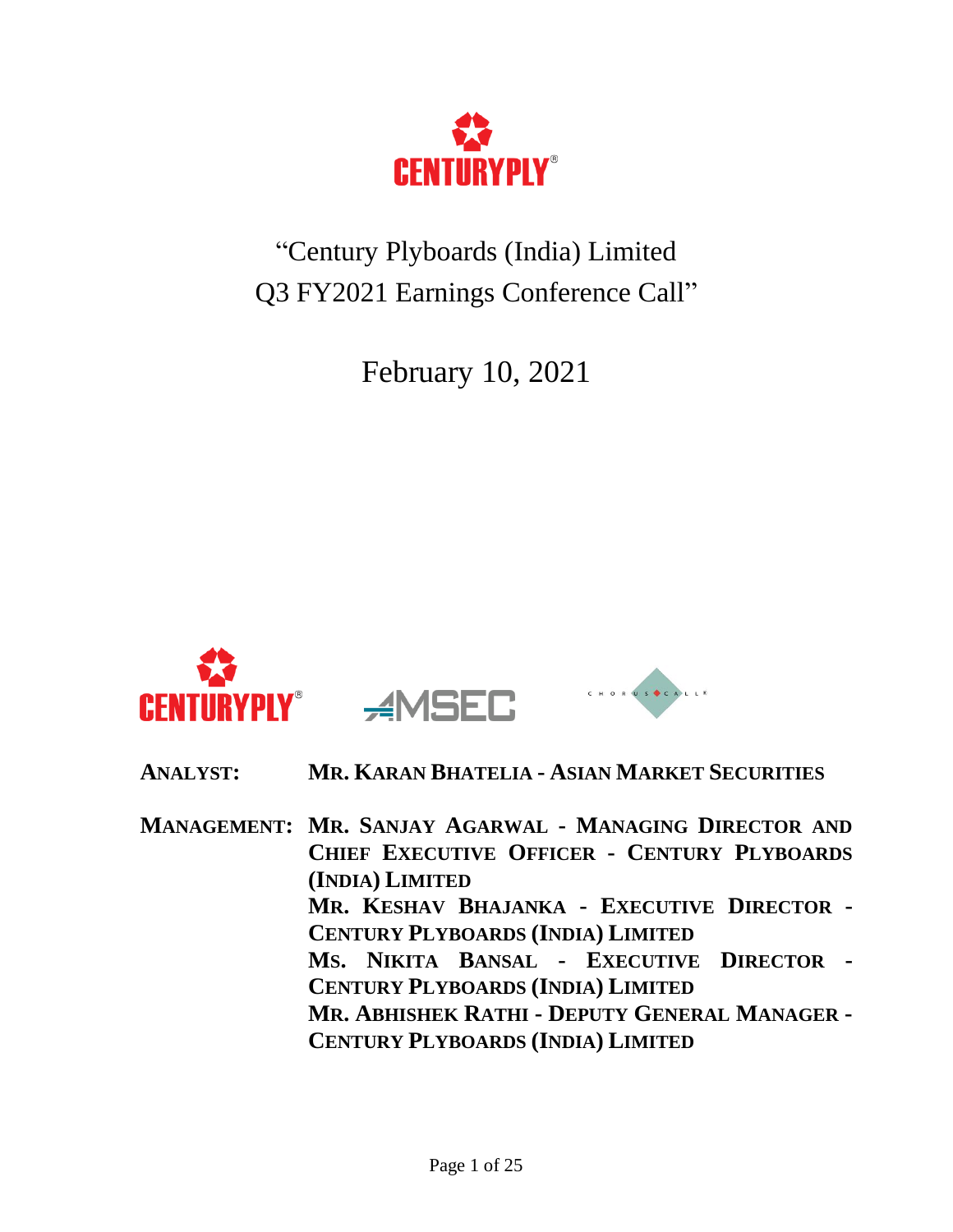

- **Moderator**: Ladies and gentlemen, good day, and welcome to Century Plyboards (India) Limited Q3 FY2021 Results Conference Call hosted by Asian Market Securities Limited. As a reminder, all participant lines will be in the listen-only mode and there will be an opportunity for you to ask questions after the presentation concludes. Should you need assistance during this conference call, please signal an operator by pressing "\*"then "0" on your touchtone phone. Please note, that this conference is being recorded. I now hand the conference over to Mr. Karan Bhatelia from Asian Market Securities. Thank you, and over to you, Sir!
- **Karan Bhatelia**: Thank you, Ayesha. A very warm afternoon, ladies and gentlemen. We welcome you all to the Century Plyboards (India) Limited 3Q FY2021 Earnings Con Call hosted by Asian Market Securities. From the management side, we have Mr. Sanjay Agarwal, Managing Director and CEO; Mr. Keshav Bhajanka, Executive Director; Ms. Nikita Bansal, Executive Director; and Abhishek Rathi, Deputy General Manager I would request Sanjay Sir to give his opening remarks.
- **Sanjay Agarwal**: Good afternoon, friends. I am Sanjay Agarwal, MD and CEO of the company. Along with Mr. Keshav Bhajanka, Executive Director; Ms. Nikita Bansal, Executive Director; Abhishek Rathi, DGM, Investor Relations, we all had joined together in welcoming you to the third quarter FY2021 results call of Century Plyboards (India) Limited.

Clearly, it is seen that Indian economy is on right track and growth path post pandemic, a V-shaped recovery. With next year's budget announced by the government giving further boost to the economy, both infrastructure and real estate sector will see benefits of budget, resulting in growth of our company, being directly linked to the sector. Overall, there was a very healthy growth, both in topline and margins across all segments.

I feel proud in announcing that our company has done ever highest in the month of December, and it will continue to perform even better. This quarter was highest in terms of turnover, highest in terms of margins and profit with practically 0 debt towards quarter end. Financially, all ratios improved considerably and working capital cycle reduced to 51 days again, the best in the history of CenturyPly.

As I communicated in the last quarter call that I am happy to report degrowth on positive side as plywood has degrown lesser compared to other products in the Panel segment. This quarter, plywood has shown considerable improvement with alone plywood volumes jumping up by 17% year-on-year and 37% quarter-on-quarter and Panel segment as a whole grew 11% year-on-year and 33% quarter-on-quarter, which shows sign of growth in our largest segment.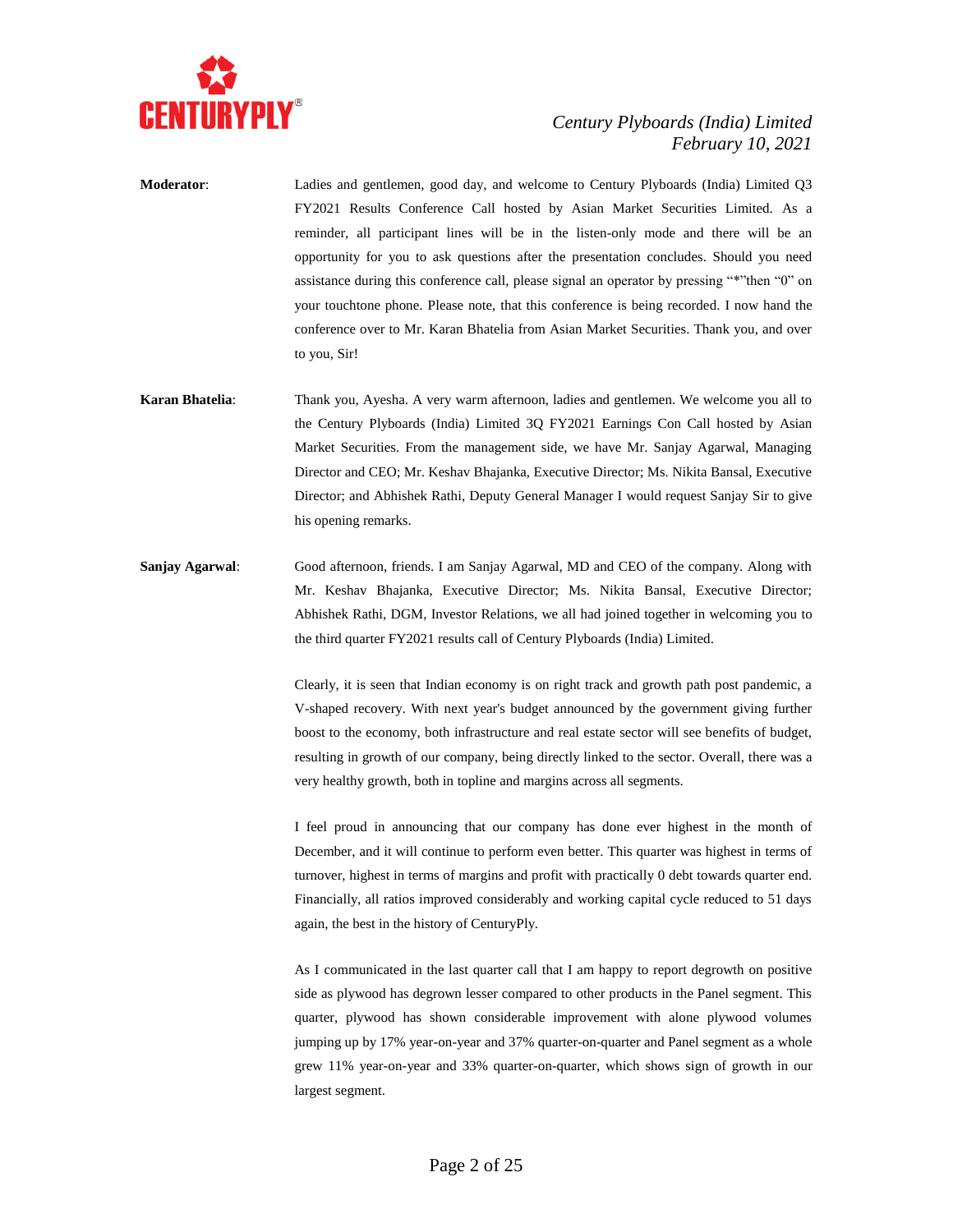

I am happy to announce the company has taken decision on expansion of Hoshiarpur MDF facility by adding another line with additional capacity of 400 cubic meters per day and involving a capex of around 200 Crores. The sale will take less than a year to commence commercial production. Apart from this, company is also considering additional MDF facility in different geographies. With these remarks, I hand over to Abhishek to take you through key financial figures, post which we are open to your queries. Thank you.

**Abhishek Rathi**: Thank you, MD Sir. Good afternoon, ladies and gentlemen. First of all, I would like to mention customary disclaimer that this con call is here to discuss company's historical numbers and future outlook. In no way this should be construed as invitation to invest in the company. Results for the quarter along with detailed analysis is already mailed to you and also listed on stock exchanges and company website.

> So just taking you through the macro our topline year-on-year has grown by 10% to 654.36 Crores against 595.42 Crores. EBITDA barring the exceptional item was at 18.8%. That was 123.03 Crores against 95.54 Crores in the similar quarter last year. Profit after tax was at 65.88 Crores against 19.09 Crores. All our segments performed exceptionally well with significant improvement in margin. As against debts, our treasury assets are more. So in practical terms, we are debt-free. The quarter under the review was exceptional in terms of working capital cycle which was reduced to 51 days and stock depleted due to higher demand. However, we expect the same to be in the range of 60 to 65 days in future. We continue to look at the future with optimism and better performance every quarter. With these words, I open this conference call for question and answers. Thank you.

- **Moderator**: Thank you very much. We will now begin the question and answer session. The first question is from the line of Achal Lohade from JM Financial. Please go ahead.
- **Achal Lohade**: Congratulations for the great earnings. My first question is with respect to this MDF. You have approved the Brownfield. Just wanted to get some more color in terms of the profitability because I remember earlier indication that the profitability could be little lower for this compared to a Greenfield somewhere else. So if you could touch upon that, what kind of margins can we see on the incremental capacity, Sir?
- **Keshav Bhajanka**: You see there are 2 aspects to new capacity or to the capacity augmentation that we have taken place. The first is in terms of operational overhead. The operational overhead for this capacity will be far lower, the prime reason being that it is at the same location. The second is raw material costs. One raw material cost, which is the cost of timber, is likely to be slightly higher by about 0.25 per kg or 0.30 per kg. On account of the same, even though we do not see a drop, but erring on the side of caution, we believe that the EBITDA for the new project will be 3% lower than the current EBITDA margin for the MDF plant.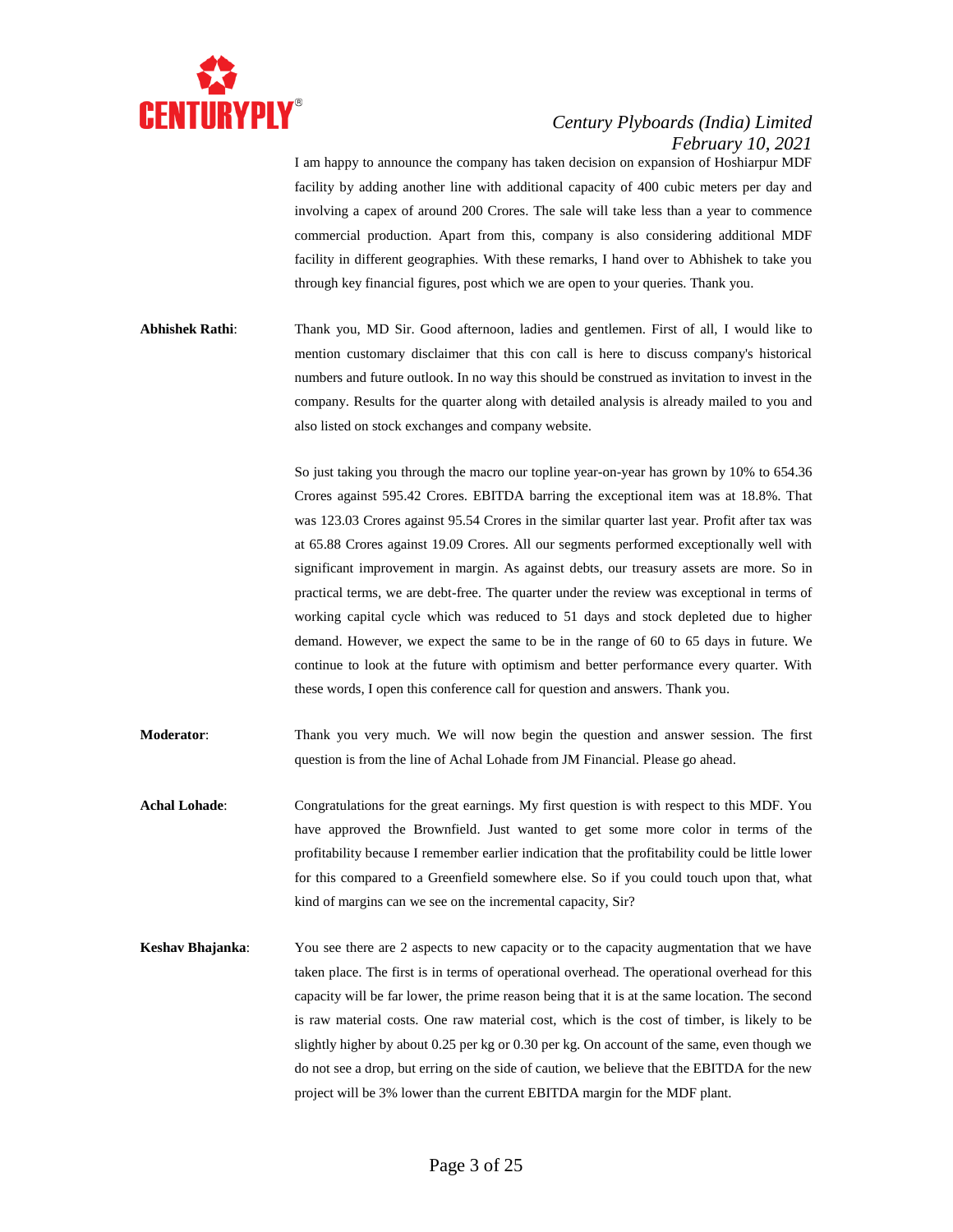

- **Achal Lohade**: Understood, and with respect to the Greenfield and others, if you could just give a thought process as to what time line, what kind of capacity would we look at? Will it be a switching capacity between particle board and MDF, and so on and so forth?
- **Keshav Bhajanka**: We are aggressively working on the Greenfield project. We are focusing on the South at this point in time. I think the capacity, once we announce the same, once our decision is firmed up, which is likely to take place in the next few months itself, within the space of 18 months, we should be operational with the capacity. This is not going to be a fungible capacity. It is going to be a dedicated MDF plant of 700-plus cubic meters.
- **Achal Lohade**: Understood and just 1 more question. In terms of this ply growth, in the entire, actually, quarter growth for all segments together how much is the extent of pent-up demand do you think? What is the momentum in terms of the new projects or new work which is being initiated by the customer or the channel partners, if you could talk about that?
- **Nikita Bansal:** Actually, definitely, there is a pent-up demand that we are serving, but I think we are also probably capturing some sort of market share also because, I think, ViroKill had an effect, the PBC that we had during Q2 and Q3 as well. We have seen more sales happening than regular market. So I think there is some sort of movement towards our brand. Other than this, new projects are definitely starting. I think there was a bit of start in Q3, but I think it is going to pick up from Q4 more. Given this new budget, etc., I think there is a lot of focus on infrastructure and real estate, etc. So I think going forward, we are expecting that this new project will grow.

Achal Lohade: That is very helpful. I will come back in the queue. Thank you.

**Moderator:** Thank you. The next question is from the line of Sneha Talreja from Edelweiss Securities. Please go ahead.

**Sneha Talreja:** Congratulations on great set of numbers, Sir. Just a couple of questions from my end. Plywood segment, I mean, an extension to the previous question, it has seen a phenomenal growth. Since you highlighted the growth has only started coming back, what is your outlook now over the next 2 to 3 years for specifically for Plywood segment in case you can highlight that?

**Keshav Bhajanka**: So you see, I think this is just the start. Having said that, I do not want to be overly bullish on the same we will definitely be delivering on double-digit plus growth for the foreseeable future. Having said that, there are a lot of initiatives that we have done that is now beginning to come to fruition. So initiatives such as the change in the go-to-market have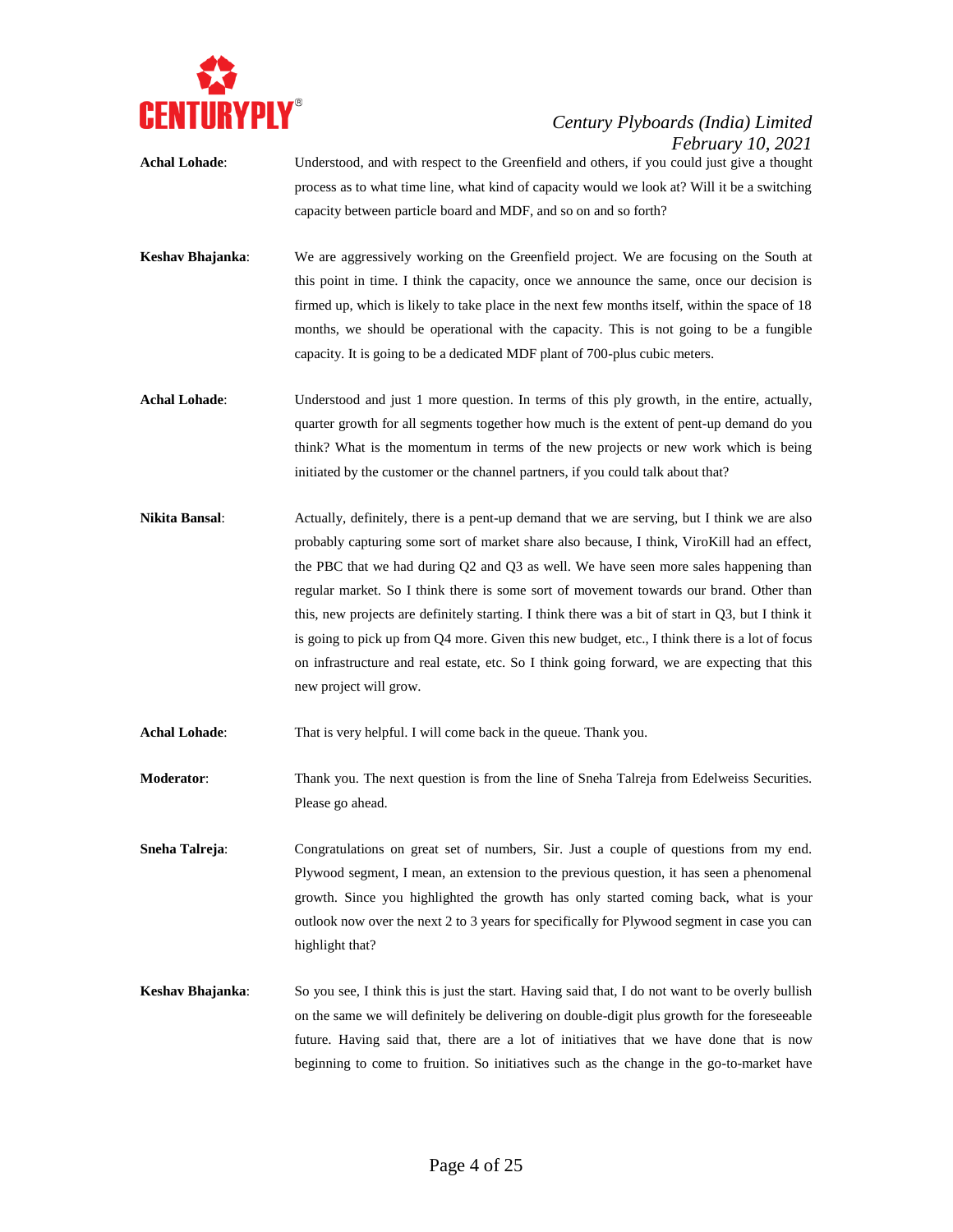

now helped us, and I think that this is going to be a continuous boost to our growth going forward.

- **Sneha Talreja:** Sir, can we easily expect double-digit like 15% to 20% sort of volume growth continuing, given that all the structural changes that you have been making in the channel and this retail-based scheme is working well for you now?
- **Keshav Bhajanka**: So, yes, again, we are very bullish on the future, but as I said before, we are committing double-digit plus growth, but definitely, the aspiration would be to do higher numbers.
- **Sneha Talreja:** Sure, Sir. My second question is regarding laminates. We have not seen much of the volume growth since you had highlighted there are troubles with the container availability issues in the export market. Despite that, we have seen a phenomenal margin improvement. What are the reasons for the same? And are these margins sustainable or is there any oneoff related to lower raw material cost benefit of something that we got during the quarter?
- **Keshav Bhajanka**: I think, yes, the margins are slightly on the higher side, but definitely, 17% to 18% margins in laminates looks sustainable now, and there have been a few fundamental changes that we have done with regard to our package structure, with regards to our discounting structure and with regards to our budget that have helped us. Alongside this, there have been costcutting initiatives that we have taken aggressively over the course of the lockdown. I think all of these have contributed to the margin expansion. Yes, there were certain undercurrent raw material price that we got in this quarter, was perhaps amongst the lowest that we have had in the past 2, 2.5 years. So I do believe that there might be a slight correction, but we will definitely be looking at a 17% to 18% EBITDA margin in laminates going forward.
- **Sneha Talreja:** That was helpful. Sir, last question, which is a clarification to something that you pointed out in the previous question what is the margin that you are looking at for the new plant for the MDF division, you said?
- **Keshav Bhajanka**: You see the difference between the existing capacity and the new capacity in MDF, like I said, is twofold. One is lower operational costs because it is in the same infrastructure of the current capacity. The second is the change in raw material prices. As compared to the current price of wood, we are looking at a 0.25 to 0.30 per increase in the cost of wood per kg. So I would estimate that whatever MDF margins we are earning currently, because even these have been volatile today at 25% plus, the margin from the new plant will be about 3% lower.
- **Sneha Talreja:** Which is your Greenfield plant or this applies even to the Brownfield expansion that you are doing?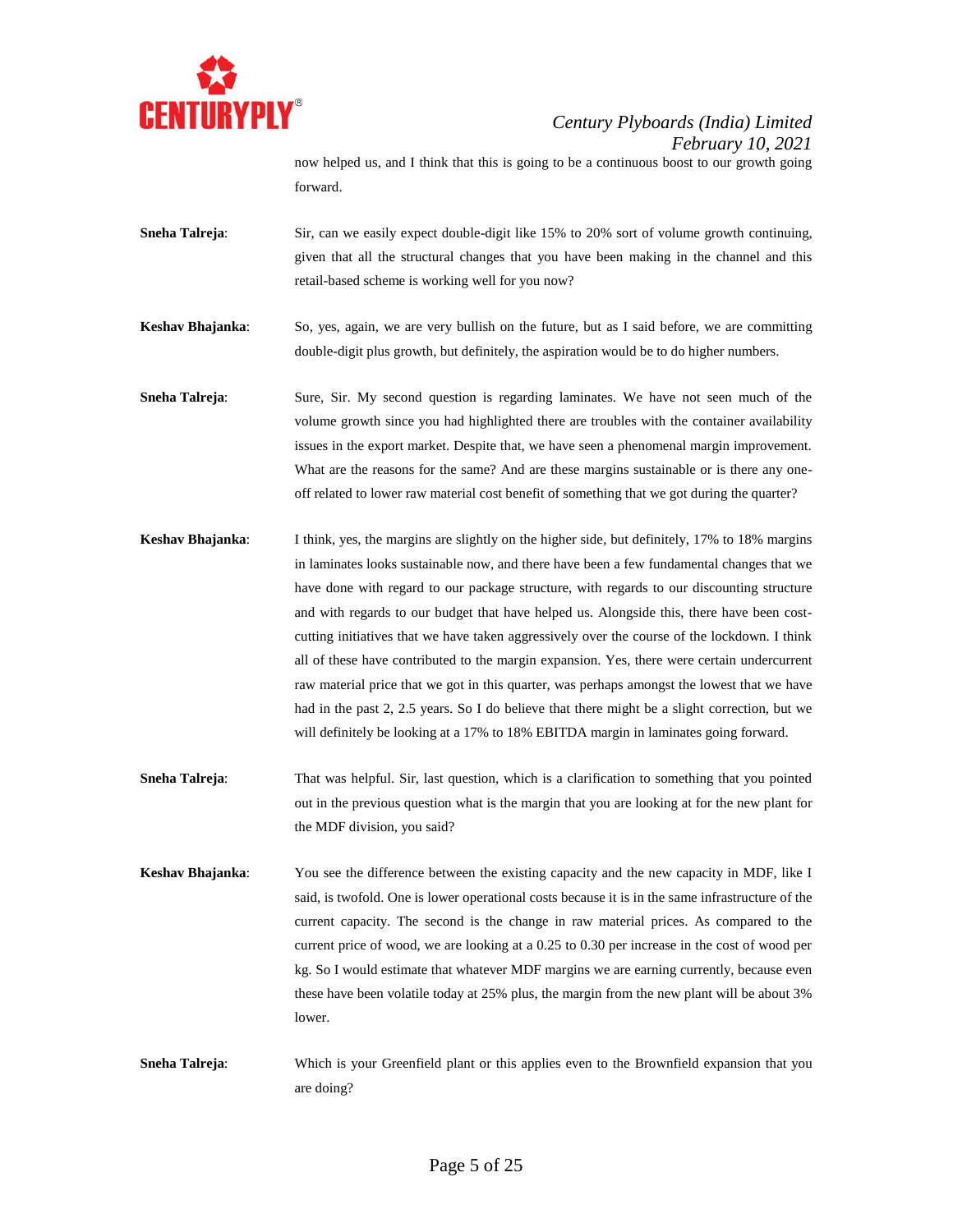

**Keshav Bhajanka**: We are talking about the Brownfield expansion right now in Hoshiarpur.

**Sneha Talreja:** Thanks a lot Keshav I will get back in the queue.

**Moderator**: Thank you. The next question is from the line of Karan Bhatelia from Asian Market Securities. Please go ahead.

**Karan Bhatelia:** Sir, just to focusing on the plywood, if I adjust the exceptional items, the margins has come in at a good 15% plus during the quarter. So what could be the reasons attributed? And what sustainable margins are we looking forward?

**Sanjay Agarwal**: Okay. So you see, for us, Plywood is a very large segment, and we had certain costs which are actually fixed. So because of the volume gain, it is a bit but natural that the extra gain, extra profit you see, extra EBITDA you see is only because of that extra volume. If we can sustain the volumes, I hope we will be able to sustain the profitability or the EBITDA also, but I also think that because of those 2 months which were 0 practically, and if I divide that volume into next, so it makes it that we should get a good 8 months where actually these 2 months can be divided actually. So I believe that next few months, at least, yes, we should be able to maintain this EBITDA, and after that, it should go down to the original one. That is what I believe. Yes, but the volumes are going to go up, and if we can maintain the volumes up, then this EBITDA will actually stay. There are no 2 things about it, and we have taken too many, you can say, efforts in the market, whether it is go-to-market or whether it is advertising, into our capacities also, we are gearing up all our capacities. Presently, our plants are unable to meet the demand we have actually. So we are very bullish on the demand right now for at least, I can say, next 7 to 8 months, yes, absolutely, we are very positive.

**Karan Bhatelia:** Thank you Sir. I will get back in the queue.

**Moderator**: Thank you. The next question is from the line of Praveen Sahay from Edelweiss Financial Services. Please go ahead.

**Praveen Sahay:** Very congratulations on a very strong set of numbers. The first question, Sir, related to your Plywood and there is some slight deterioration in the realization on overall Plywood segment. So is that of due for product mix changes or something else?

**Sanjay Agarwal:** It os a product mix change, actually, because the Prime plywood growth is there, but the growth in the Sainik plywood, etc., is much more and that is why the overall realization, you will see a little downtrend on a per NA basis if you see or per square meter basis if you see. That is actually the fact and which is, actually will keep on happening in future also.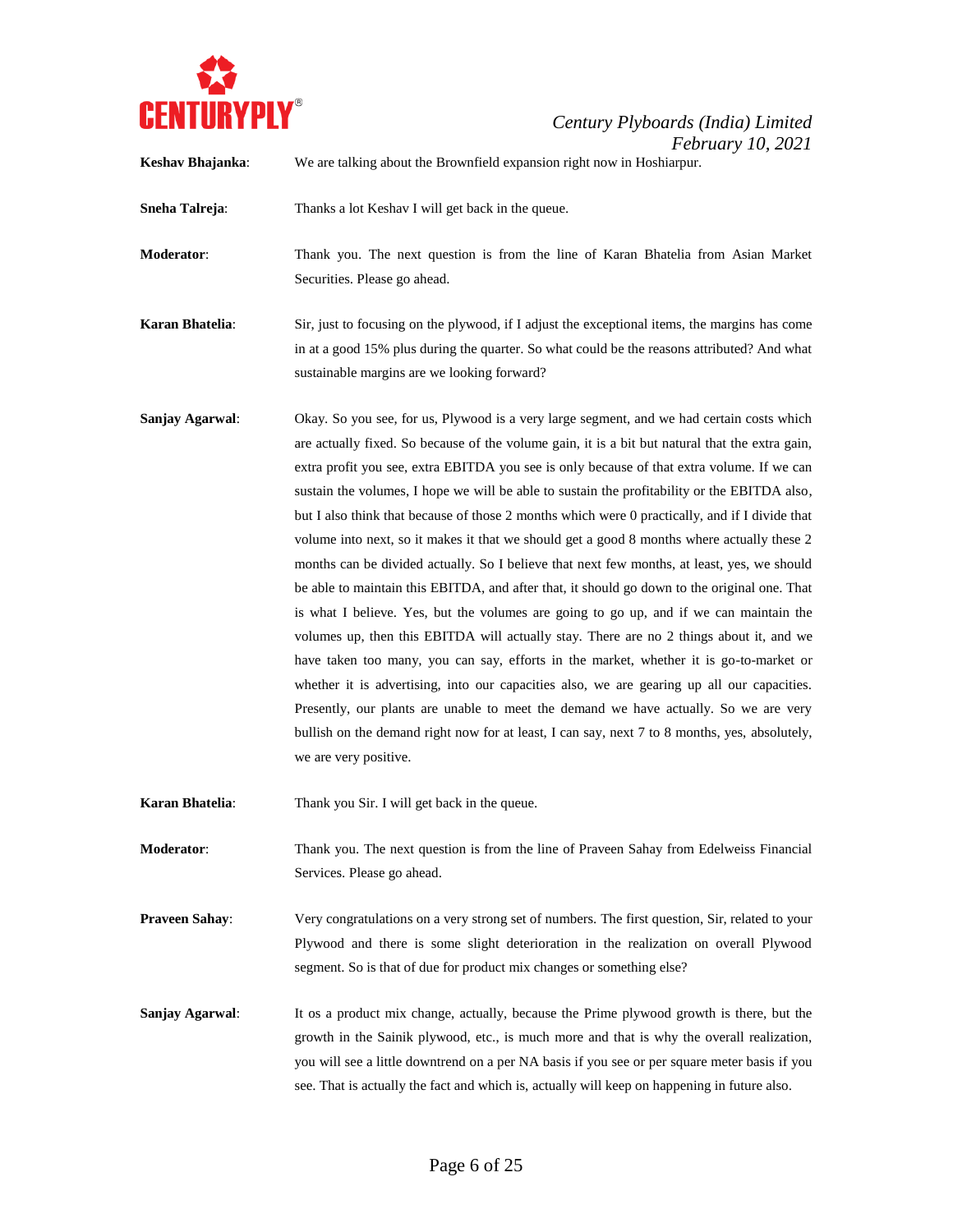

**Praveen Sahay:** So any contribution of economic segment over this business?

**Sanjay Agarwal**: I could not understand you.

**Praveen Sahay:** So the high, premium-end plywood and the economy...

**Sanjay Agarwal**: Yes. That is what I told. PVC, our main item is the premium item, which is we call it essentially Prime and that has also grown actually in this quarter, but the growth of the economy segment is much higher. That is why per square meter we will be adjusting a little lesser.

**Praveen Sahay:** Can you quantify that contribution of economy segment, Plywood?

- **Sanjay Agarwal:** Nikita, can you?
- **Nikita Bansal**: Yes. So in terms of value, it is around 28%.
- **Praveen Sahay**: Okay. Okay. The next question related to the Laminate. As, Sir, you had highlighted that 17%, 18% of margin going to be a normal, so this indication is after considering some inflation in the raw material prices?
- **Keshav Bhajanka**: Yes, definitely. We have already taken a price increase of close to 7% in Laminate, and this is to account for the raw material price changes, and if raw material cost change further, our prices will change further.
- **Praveen Sahay**: Okay. Okay. Great, and Sir, one more thing about your statement you had made in the presentation that your strategy, one of the new strategy you have started to monitor and help sales team that is OLJ to ODJ. Can you more elaborate on that? What exactly that you are going to a dealer and giving an order to them?
- **Keshav Bhajanka**: Unfortunately, this is something that we have been working on for quite some time, and until we drive it to full completion, I do not think it will be right to share further detail, but we will definitely keep you updated.
- **Praveen Sahay:** Any number or quantify the contribution of ViroKill right now in the business?
- **Keshav Bhajanka**: ViroKill is added product characteristic. ViroKill is available in 100% of Century Club Prime and 100% of Century Laminate. It is not actually a separate product category. It is an attribute. As such to quantify, it becomes very difficult.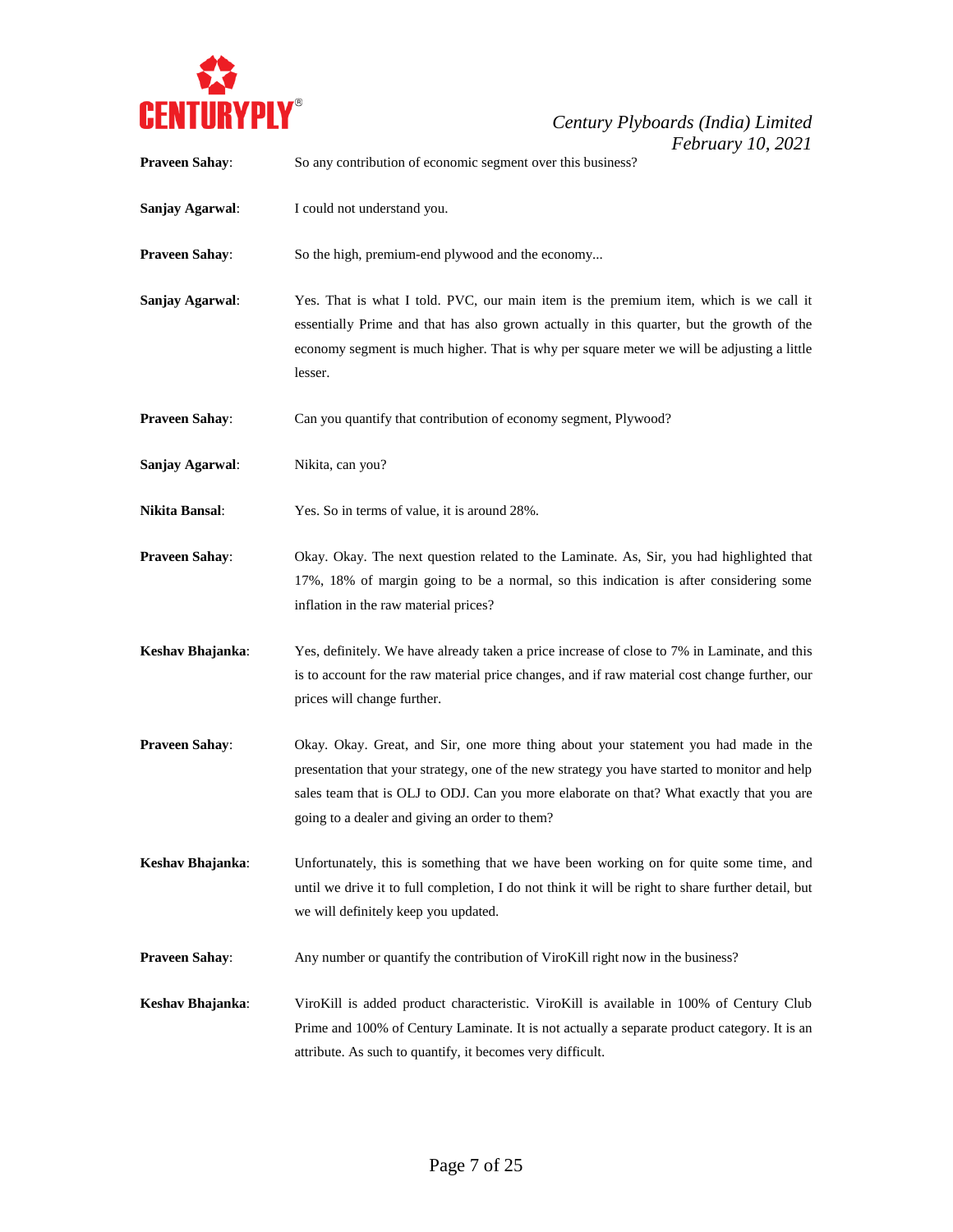

**Praveen Sahay:** As you are going for expansion in the MDF, so do we expect the debt level to go up from here?

**Keshav Bhajanka:** I think our free cash flow generation is quite strong. So I do not expect that to spike much going forward. There can be a slight change in the timing of cash flow versus cash generation, but I do not think going forward, there is going to be any substantial debt on the books.

**Praveen Sahay**: And lastly, Sir, on the working capital because you had managed very well and from normal level now it has reduced significantly. As the business is opening across the vertical, your major 3 verticals are giving a very good growth now. So this 50 days of working capital is expected to stay over here or expected to increase?

**Keshav Bhajanka**: No, it is going to increase. You see this quarter, the demand was exceptional. It was far beyond what we had projected. If you remember from our last call, we had said that we would hope the demand remains or rather returns to normal, but in this quarter, it has moved far beyond normal. So I think that this 50-day working capital cycle is an exception, it is an aberration because stock got depleted quite rapidly. Going forward, I think longterm; we will be looking at a 60 to 65-day working capital cycle.

**Praveen Sahay:** Thank you for taking my question. All the best Sir.

- **Moderator**: Thank you. The next question is from the line of Pranav Mehta from Equirus Securities. Please go ahead.
- **Pranav Mehta**: Congratulations on very good set of numbers. Sir just wanted to understand on your particle board expansion. So has it been postponed or are you going ahead with the same?
- **Sanjay Agarwal:** We are not going ahead with any particle board expansion at the moment, but what we have done particle board compensated with some more machinery so that from our existing capacity of 180 cubic meters per day to we are growing up to 250 cubic meters. That has already been now installed, and we should see the result in the coming quarter.
- **Pranav Mehta:** Okay. Sir, my next question was related to your appointment of BCG. So how is that going to impact your strategic thinking going forward?
- **Sanjay Agarwal:** Right now, BCG has been appointed only for cost control. So it is not impacting any of our strategies at the moment.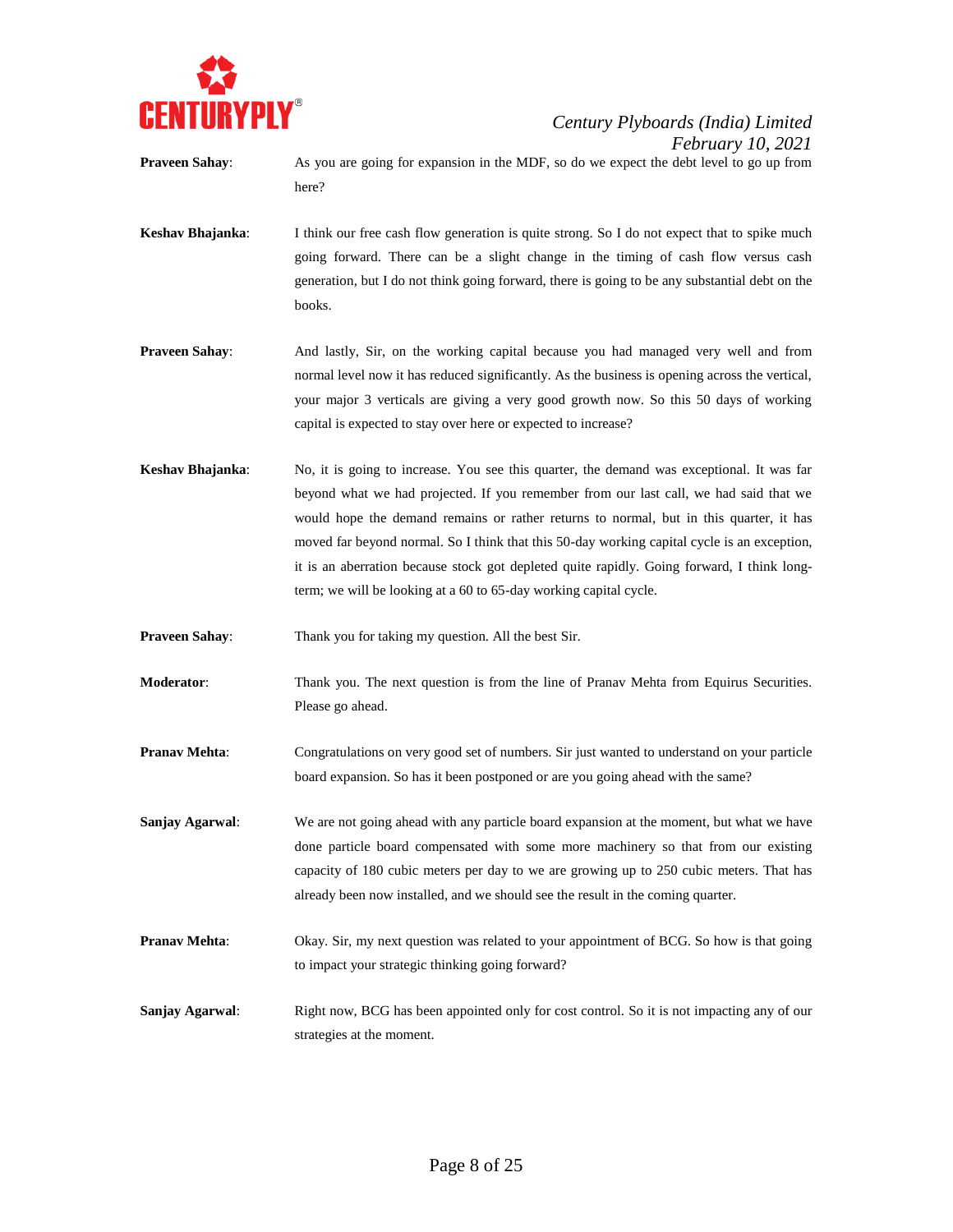

- **Pranav Mehta**: Okay. Right, and Sir, you said you have taken price hike in Laminate. So for other segments, as well, have you taken any price hike because raw material inflation has been a problem?
- **Sanjay Agarwal**: Yes. We have taken a price rise of 2% in the whole Panel division, and we have taken about 10% price rise in the MDF divisions.
- **Pranav Mehta:** Sir in Laminate...

**Sanjay Agarwal:** About 8% to 10% in the particle board division also. Yes.

- **Pranav Mehta**: Sir, in laminates, are you seeing more traction in exports or domestic is picking up better for you?
- **Keshav Bhajanka**: The exports during the initial phase of the lockdown was doing extremely well compared to domestic, but now, domestic demand has recovered as well. So I would say that exports are going to continue on a growth trajectory, as will domestic.
- **Pranav Mehta**: Okay, and Sir, my last question is on the competitive intensity. So how are you seeing things on both the Plywood side as well as Laminate side from the unorganized side?
- **Keshav Bhajanka**: We see a lot of times, people come up with this notion that there is going to be a radical change in the business because of lockdown or because of other factors and the unorganized sector will die out. I think once bitten twice shy. So what we have seen after demonetization, after GST, after the rollout of E-Way Bill and now after lockdown is the ingenuity of the Indian entrepreneurs cannot be challenged. So the unorganized sector has revived. I think, yes, we have taken some market share away because of the innovation that we have done, but the destruction in the unorganized sector has not been substantial in any which way.
- **Pranav Mehta**: Okay, and Sir, just 1 last question. On this, Myanmar, will you see any problem on the face veneer supply because of that political situation that has developed in Myanmar?
- **Keshav Bhajanka**: No, our factory is still operational.
- **Sanjay Agarwal**: Factory is operational and we have started our new factory in Gabon also for face veneer. So if in case there is a problem, but I do not think there will be any problem as far as Myanmar is concerned because even earlier there was this military regime and now also, again, they have military regime. So I do not think it is going to make much of a difference, and this new factory in Gabon is going to suffice for whatever shortage we had and we were buying from outside. So now we will not have to buy some outside.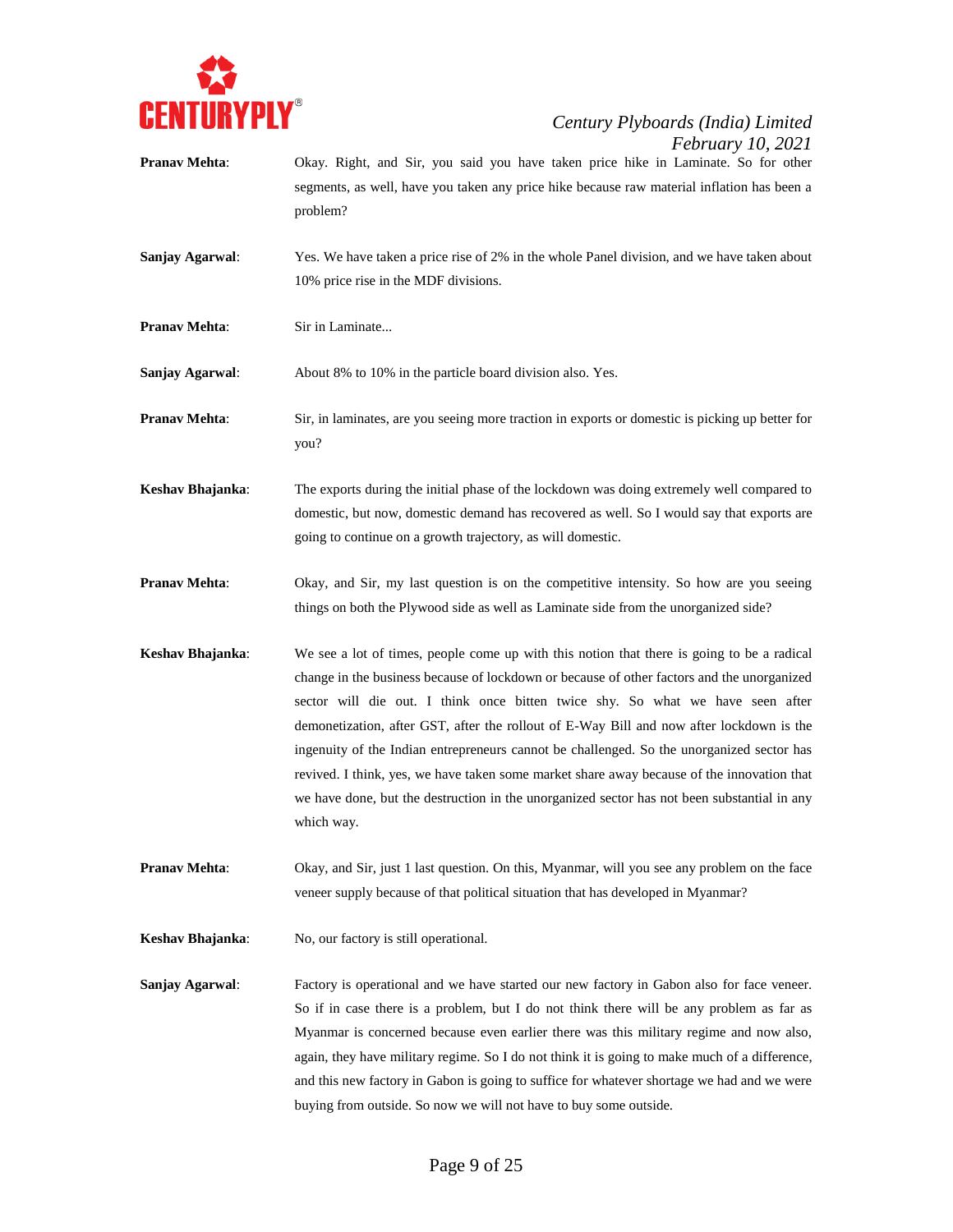

**Pranav Mehta:** Thank you Sir. That is it from my side.

- **Moderator**: Thank you. The next question is from the line of Nehal Shah from ICICI Securities. Please go ahead.
- **Nehal Shah**: Congratulations, Sir, for a very good set of numbers. Sir, on the MDF side, our margins have now moved on to almost 27%. Now with the kind of price hikes the industry has seen and as Century has also taken a price increase of 10%, do you think there is further scope for margin expansion to come in?
- **Sanjay Agarwal:** Nehal, I think you are much more expert on the industry than us because you are studying all the manufacturers across the country now, but yes, what you are saying is true. The margins should improve in MDF in the coming time, and should improve quite well actually for some time.
- **Nehal Shah**: Right. Sir, if we go back to the last up cycle in MDF, margins actually went up to almost 30%, 32% kind of levels. At that point in time, obviously, green panel was there. Is the current situation good enough to see margins moving there or there are chances of excess capacity coming in probably, say, 1 year, 1.5 years later and margins are likely to again move downwards.
- **Sanjay Agarwal**: See, there is only one plant which is going to start in South, which is 600 cubic meter per day. At the present, demand cycle and our plants which we have announced today will be coming after 1 year. So, and the kind of growth it has, so I do not think that at least for a year or so, this betting's will stay like this only. That is what we guess, and whether it should be stay for 2 years because any other guy planning the new units will not be able to start production less than 24 months, buying the land and getting the machinery and putting it into, huge. So I think for 2 years, products should have a good horizon.
- **Nehal Shah**: Great, and Sir, where is the demand for MDF coming in? Is it more from the OEM segment which is what we are hearing or is it from the renovation retail demand?
- **Sanjay Agarwal:** See, this is the main thing, actually. What you have touched is a very, very important thing. You see in India, till some time back, it was only the OEM, and today also, I can say more than 85% is OEMs, but plywood shops have started keeping MDF. If supposed yesterday if 100 pieces of plywood were being used, today maybe 90 pieces of plywood are being used and maybe 10 pieces of MDF is being used. So it is slowly making inroads, and then there is a product which we call premium MDF, which is actually that is really catching the fancy of people, and for the first time in last 20 years, I have got calls from dealers who were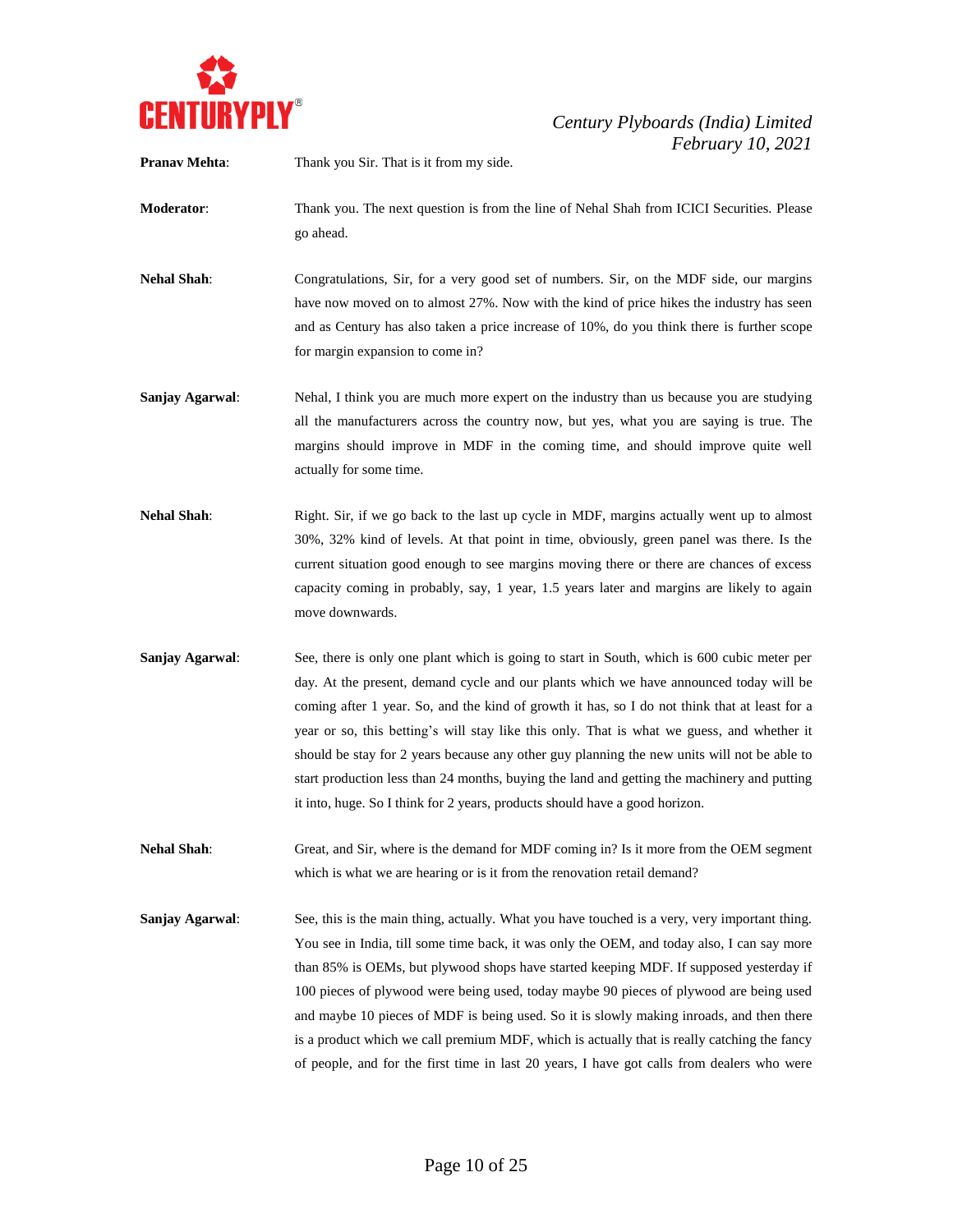

requesting me to intervene so that they can get distributorship or dealership of that product. So this is a thing which we have actually forgotten in last 15, 20 years.

**Nehal Shah**: Sir, this virtually completes with the Marine Ply?

**Sanjay Agarwal**: Will be the Marine Ply, yes, with the Marine Ply, yes, but maybe not the Marine Ply of Century Plywood because Marine Ply of Century Plywood is very expensive. So it actually competes with the second grade Marine Plywood, actually.

**Nehal Shah**: Sure, tier 2 Marine Ply.

- **Sanjay Agarwal**: Yes.
- **Nehal Shah**: Sure, and Sir, as far as metros are concerned, have they recovered back to their full potential or there is still some way to go in starting this quarter?
- **Nikita Bansal:** Actually, all metros have recovered, and our last metro we covered was Bombay and now Bombay is in growth. So I would say that the whole India is performing well for us.
- **Nehal Shah**: Great, and Sir, last thing, any color on the CBD or the antidumping duty on the thin MDF? Anything is we hearing from the government side?
- **Sanjay Agarwal**: Nothing till now.
- **Nehal Shah**: Thank you and Sir all the best.
- **Moderator**: Thank you. The next question is from the line of Prashant Kutty from Sundaram Mutual Fund. Please go ahead.
- **Prashant Kutty:** Congrats on a very good set of numbers. Sir, couple of clarifications, sorry, if this is repetitive. I believe the reason as to why the plywood margin Y-o-Y is down is because of Sainik segment doing well. Is that right to assume?
- **Sanjay Agarwal:** No, no, it is not down. You may be saying per capita per square meter if you are saying is the different thing. Per square meter realization may be down, but then total it is really, really up.
- **Keshav Bhajanka**: Yes, I am a little confused because year-on-year, the margins are up. It is quarter-on-quarter 15.1% EBITDA versus 13.1% EBITDA in September and 15.1% versus 12.4% EBITDA in December.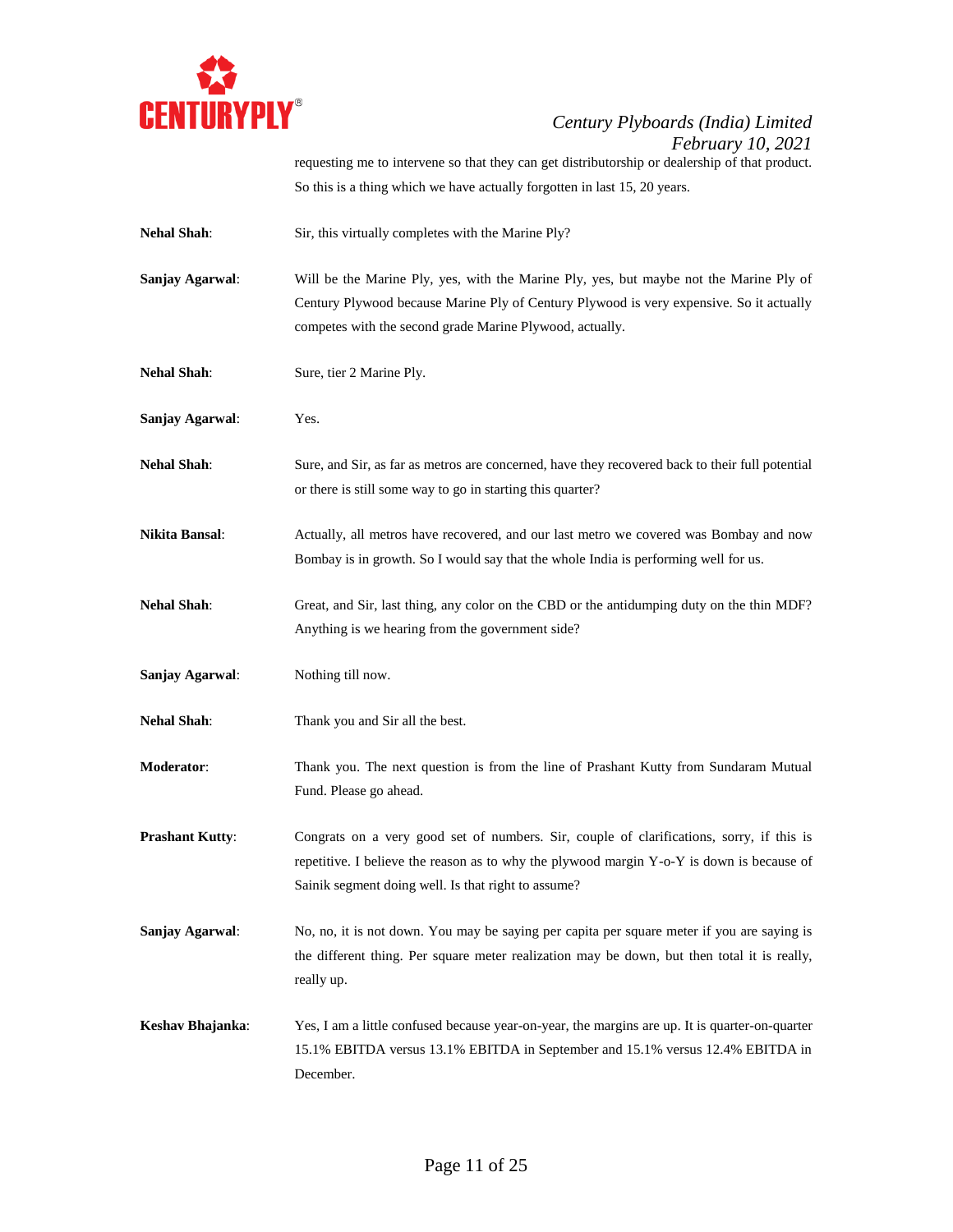

**Prashant Kutty:** Okay. This you are referring to the Plywood. I was just referring to the entire Plywood and Allied Product segment.

**Keshav Bhajanka**: I am talking about the entire Plywood and Allied Product segment. There is an exceptional item. So I think that if you are considering, I am not sure.

- **Prashant Kutty:** My apologies.
- **Sanjay Agarwal**: There is an exceptional item actually. There was some kind of a duty release we had in Guwahati unit, which has been now, we have lost the case in Supreme Court. So certain money has to be paid back to the government. So that is after many years, we have to refund it. So that may be really showing some data little difference here. Otherwise, for this quarter, the percentage has improved, the total has improved.
- **Prashant Kutty:** Sorry, just one bit on the particle expanding within the plywood part. Well, I wanted to ask you, in terms of the premium segment, that was probably even pre-COVID were maybe struggling a bit. Have we seen revival across the board when you are talking as far as the Plywood segment is concerned, has the premium segment also kind of come back to growth rate? And how confident are we on that part of the business, if you could just throw some light on that?
- **Nikita Bansal**: Yes. So actually, the premium segment has actually grown for us, but like MD said, the Sainik segment has grown more than the premium segment. That is because the market is larger in the Sainik segment. In the economy segment, the market is larger, and it is a new product that we have come up with in the last 2.5 years. So definitely, growth is there. I think there will come a point where we will start selling as much economy brand as much as we do of the premium brand. So, but that does not mean that the premium brand is not growing. Premium brand is growing in double digits.
- **Prashant Kutty:** Okay. It is growing in double digits?
- **Nikita Bansal**: Yes.
- **Prashant Kutty:** Okay, and is this one of the reasons as to why we are probably more confident that we probably can actually now go ahead and to double-digit growth rate in plywood because the premium has kind of come back to growth?
- **Nikita Bansal**: Yes, very much. That is our reason for confidence, and we are also actually doing too many things that we feel that are going to need to grow. So there are too many places that we are trying to plug-in the gaps, and this is the year for change. So we are not leaving any stone unturned to actually deliver that.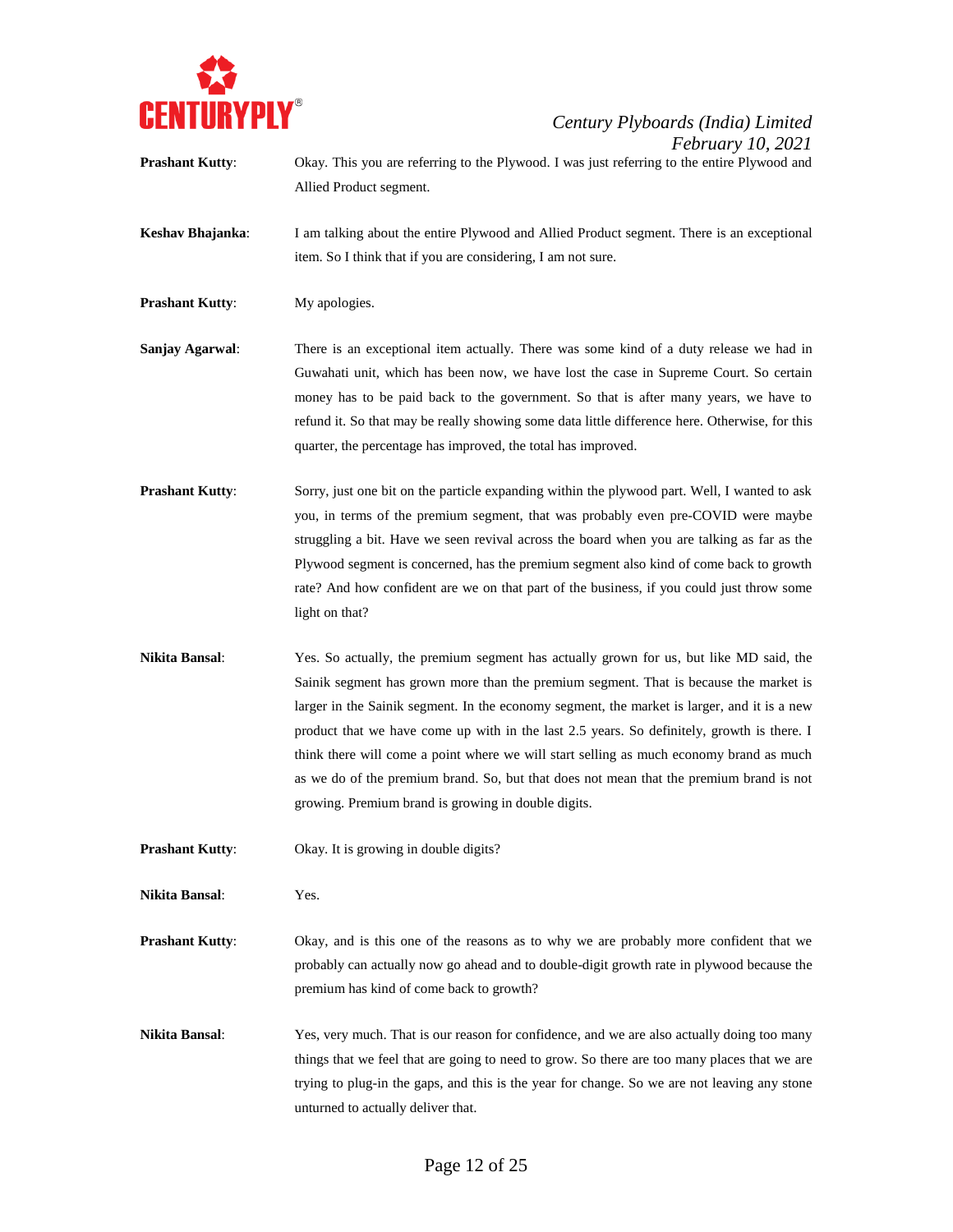

- **Keshav Bhajanka**: I would like to add one more point. See, the per capita consumption of wood panel products in India is still one-tenth that of China. So we have a long way to go across all product categories.
- **Prashant Kutty:** Sure. Just one more clarification I would actually ask on the plywood part which is there. You said premium is growing in double digits. I also want to ask you, have you also right sized our overall incentive structures and all as far as plywood is concerned because I just want to ask you that is there any element of pent-up demand over here which we have to take into consideration or is it just because you feel this is more structural in nature?
- **Sanjay Agarwal:** See, for 2 months, there was no sale. Even if I consider that as a pent-up demand, if that is also to be serviced by us, it should take us more than 8 to 9 months to service that demand itself, and this demand has come up, you can say, from November onwards actually. So November, December, when we go up to, actually, even if we say pent-up demand, up to June, I think, the pent-up demand will be there, and I believe that from real estate sector, what I hear from my clients and from the market, whatever I read on magazines and newspapers, the real estate sector, the finished goods sale is really, really, very good, especially in all the metros what I see. So if that is good, then we are not far behind. You see, for us, when you look at plywood, it is one product which actually does not depend on the construction process. It depends on handover. Once somebody buys a house and starts making into a home that is when plywood demand starts. So I think considering the way in which demand has taken off with regards to people taking possession and starting of doing houses, it bodes very well for us going forward.
- **Prashant Kutty:** Great. One last bit from my end, on the MDF part, so the capacity which you are adding up the existing Brownfield, that should be up and running by when? What is the target on your mind?
- **Keshav Bhajanka**: By Q4 next year.
- **Prashant Kutty:**  $Q4$ ?
- **Sanjay Agarwal:** 12 months from now.
- **Prashant Kutty**: 12 months from now. Okay, and in regard to the South facility that you are talking about, that you said is still on. So that will actually now come up much later, right, or is that you will actually start action over there as well?
- **Sanjay Agarwal**: 24 months from now.
- **Prashant Kutty:** Thank you very much Sir and all the very best.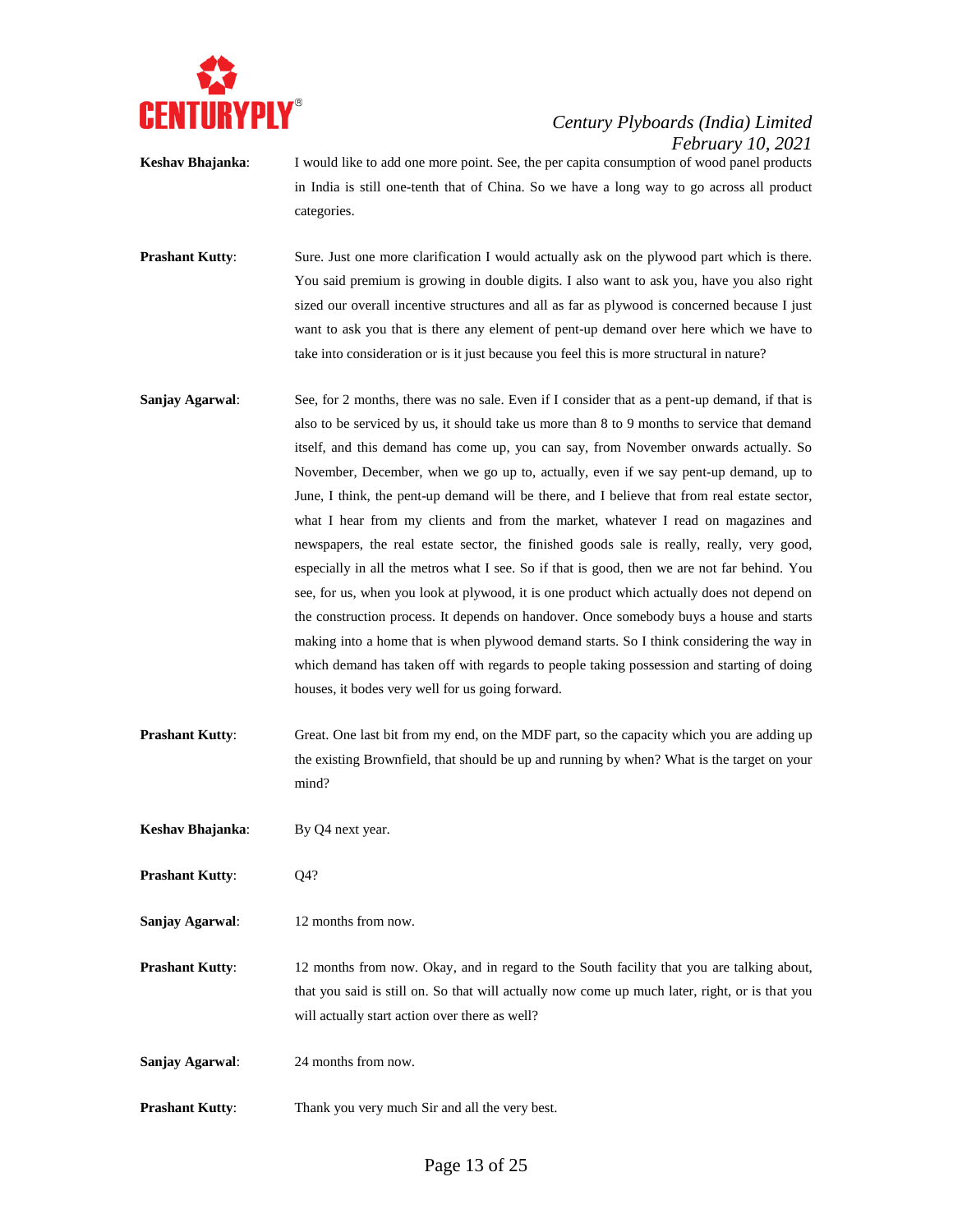

- **Moderator**: Thank you. The next question is from the line of Girish Choudhary from Spark Capital Advisors Private Limited. Please go ahead.
- **Girish Choudhary:** I must say great all-round performance during the quarter. Just following up on the previous participant question on the commissioning of the capacity, which is less than a year. So just to get a sense of how confident are you in achieving this time line? Have you placed any orders for the equipment? And also if you can give some details on the make of it?
- **Keshav Bhajanka**: We have already placed the order for 2 of the machinery, and for the third, should be placed within the course of the next 7 to 8 days. I think we are 99% confident that we will get the plant operational by next year. We have already commissioned India's fastest MDF plant, which was a Greenfield project, in 16 months. So I think a Brownfield in 12 months, when we have the change, should not be very difficult.
- **Girish Choudhary:** My next question is on the Gabon unit which was recently commissioned. Again, here can you throw some light on how this plant will benefit the overall sourcing requirements for the company and also the cost relative to the current sourcing norms.
- **Keshav Bhajanka**: You see the main objective of the Gabon plant is raw material security. Today, in terms of Okoume, the challenge that we see in getting the quality of Okoume that Century Plywood requires becomes a big issue because we only buy the top brass of Okoume, the category A, or A-grade or B-grade, as we call it, and the lower grades are not very useful to us because it does not go well our plywood. So the Gabon plant will help us to actually source the right raw material that is required for our products, and that will be the biggest advantage. Yes, there will be a slight reduction in cost because we will be manufacturing there. Quantifying that right now will be a little difficult.
- **Girish Choudhary:** Lastly, on the proposal to acquire the Century Infotech, I just wanted to get some sense here in terms of any reason for acquiring the stake? And who are the remaining shareholders in the company?
- **Abhishek Rathi**: So the Century Infotech was our subsidiary. I mean, we were holding 60.06% of the shares and remaining 39.94% was with our partners. So we are making it as a wholly-owned subsidiary. These companies are mainly developed for interior designing through eplatforms. So now we are making it our own subsidiary, 100%.
- Girish Choudhary: Any outflow which you can share?
- **Abhishek Rathi**: Outflow, it will be insignificant. I will give you the number maybe later.
- **Girish Choudhary**: Thank you.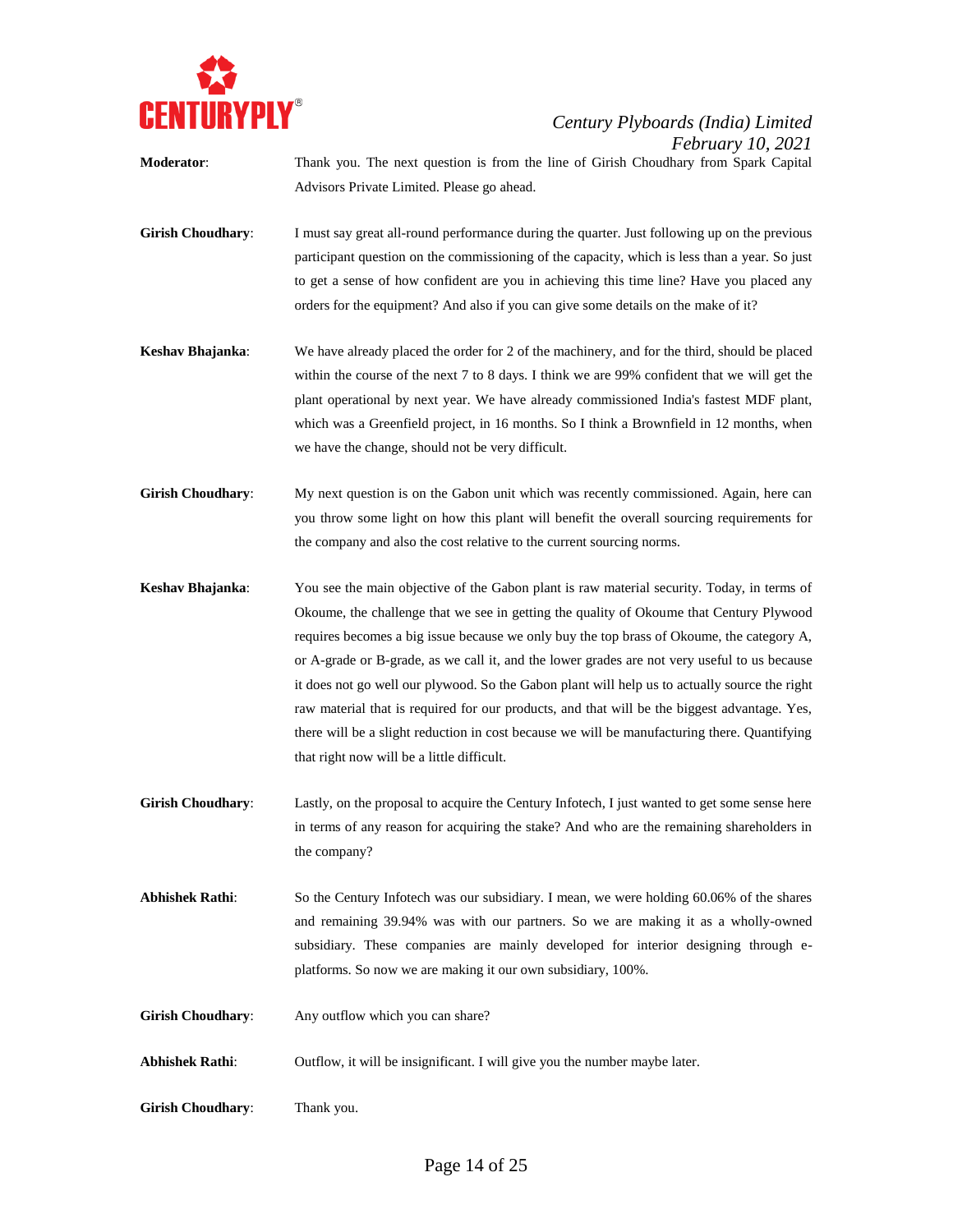

- **Moderator**: Thank you. The next question is from the line of Viraj Kacharia from Securities Investment Management. Please go ahead.
- **Viraj Kacharia:** Yes. Most of my questions have been answered. I just have a query on MDF. So you talked about us taking a 8% to 10% price increase, and you also talked about demand being strong. So I am just trying to understand a bit more in terms of when we are seeing the visibility being so strong, where is this actually coming from? So if you can just kind of give some color, and...
- **Sanjay Agarwal:** I could not understand the question.
- **Viraj Kacharia:** Sir, my question is, given the kind of price increase it is, so is it easily absorbed in the market? And second is on the demand part, what are we seeing in terms of demand sustainability?
- **Sanjay Agarwal:** See basically, you need to understand that the price increase whatever we have done has already been absorbed in the market, and as soon as we start, we will understand the markets because we are every day in touch with the market. So if it starts threatening or if there is less in demand, then we will know immediately and we will be able to act, but the present situation is not like that at all because the imports are totally stopped. Most of the imports were happening, say, from Vietnam or from China. So all these countries are now not exporting anywhere because their own demands are quite high actually, and the other problem, I hope you understand and you know, that shipping has become very costly across the world actually, and this is an item which was valued at about, say, \$200 or \$220 per cubic meter. On that, actually, \$20 was the freight, which has become now, say, \$50, \$60, \$70, \$80 freight is there now. So that is another reason that imports have been totally stopped. So I do not see any changes in coming at least 6 to 8 months or 1 year's time, at least. There are no chances of any imports, and the internal markets have been growing, and the capacity expansion, you also know in MDF, there has not been any capacity expansion in last more than, I could say, 1 year and 1.5 years. The only plant which is coming up in South is yet to be started, but I believe that even after that, it will really not matter much, but yes, we all will see the facts. By next quarter, we will know better.
- **Viraj Kacharia:** Thank you very much. **Moderator**: Thank you. The next question is from the line of Jiten Doshi from ENAM Asset Management. Please go ahead. **Jiten Doshi:** Yes, many congratulations to you Sanjayji and entire team, and many congratulations to all of you for fantastic disclosures. Please keep up the good work. I think the mindset is more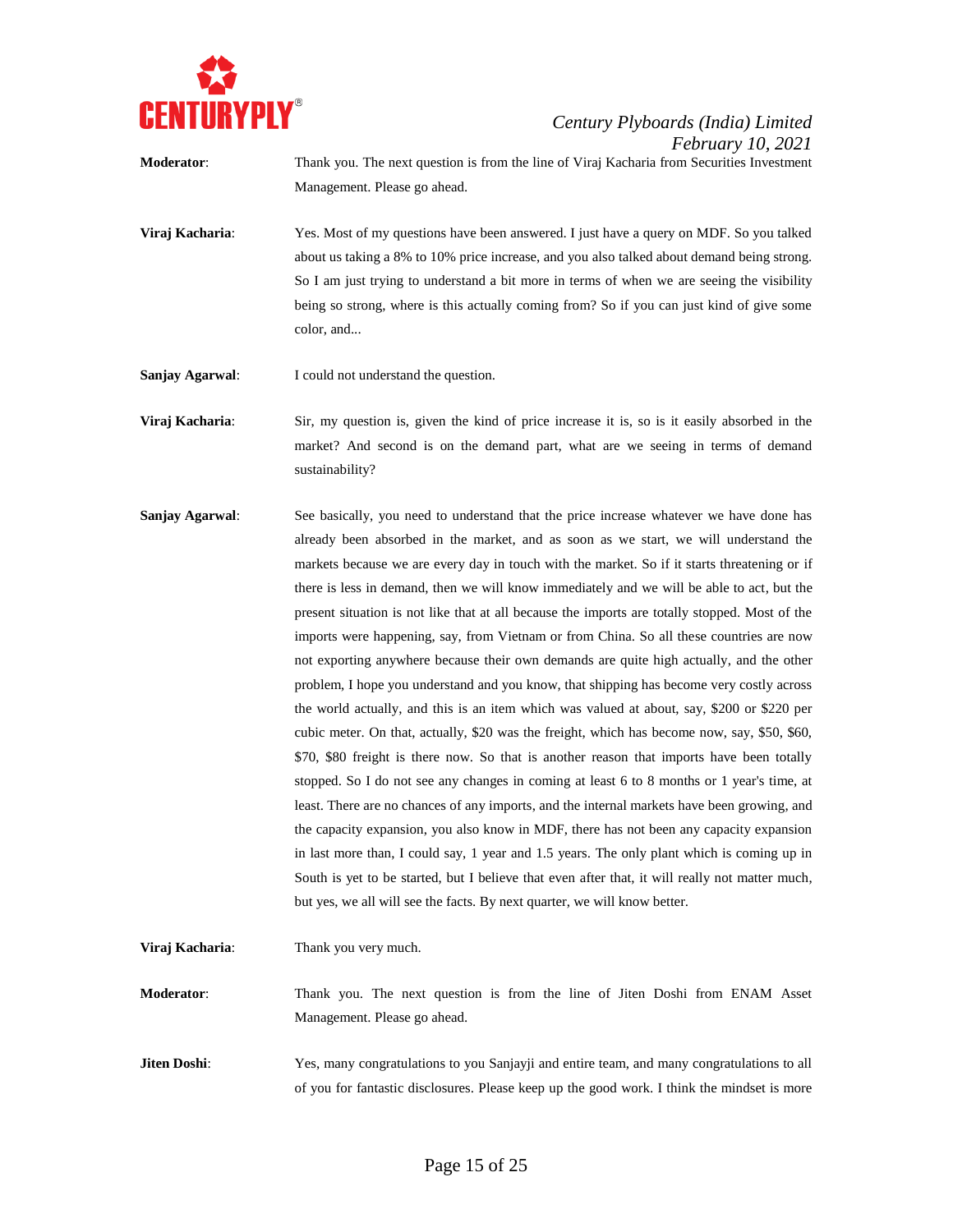

important than the size of the company. So I rate your disclosures better than most of the large companies in India. I think very many congratulations to Keshav and all of the team members.

- **Sanjay Agarwal**: Complete corporate governance.
- **Jiten Doshi**: Right. So I think it is extraordinary. I think Keshav made one comment, sorry, Keshav made one comment, and he said that the unorganized sector never dies. Is there any empirical evidence to say that they will bounce back with the same vigor as they used to operate about a year ago?
- **Keshav Bhajanka**: I think the lack of information in this sector is one deterrent, but what we have observed is that certain units have been under severe pressure and there have been shut down. This is evidenced by the number of companies that have approached us for takeovers, acquisitions, etc., etc., for us to take them over, but having said that, at this point in time, we still do not have any concrete idea.
- **Jiten Doshi**: But, because when we speak to management across other industries, there is a definitive feeling that there is a lot of weakness in the unorganized or the small-scale sector, which is here to stay and probably the bigger getting bigger and they are gaining market share. Do we believe that we are at the cusp at CenturyPly?
- **Sanjay Agarwal:** I will not say that, but there is one very basic fact I would like to tell you. Smaller guys, whenever the going is tough, at that time the price pressure is so high that they have to reduce their prices. Companies like CenturyPly or Greenply, we work on our brand. So even if the cost goes down, we do not reduce our prices. Even if the markets are bad, we do not reduce our prices, and we are able to increase our prices the moment our costs go up. So in the long term, I am saying, I cannot say a year or 2 year or 3 year in the benchmark it should be, but in the long term, survival for a small guy is practically impossible if he does not do adjustment, and I believe that Modi government is absolutely after the adjustment. Most of it has been done away with. Whatever is left will be done away within a year or 2.
- **Jiten Doshi**: So Sanjay Ji, what would you estimate, in 3 or 4 years, how much percentage market share would the organized sector take versus the unorganized? If you just could sort of in guess and give us some...
- **Sanjay Agarwal:** This question, we have been talking, I think, for quite some time actually, and my expectations have failed in this. So I would not like to make another picture in front of you, but would like to rather watch the movie passing by me. I would not like to make a comment here, actually.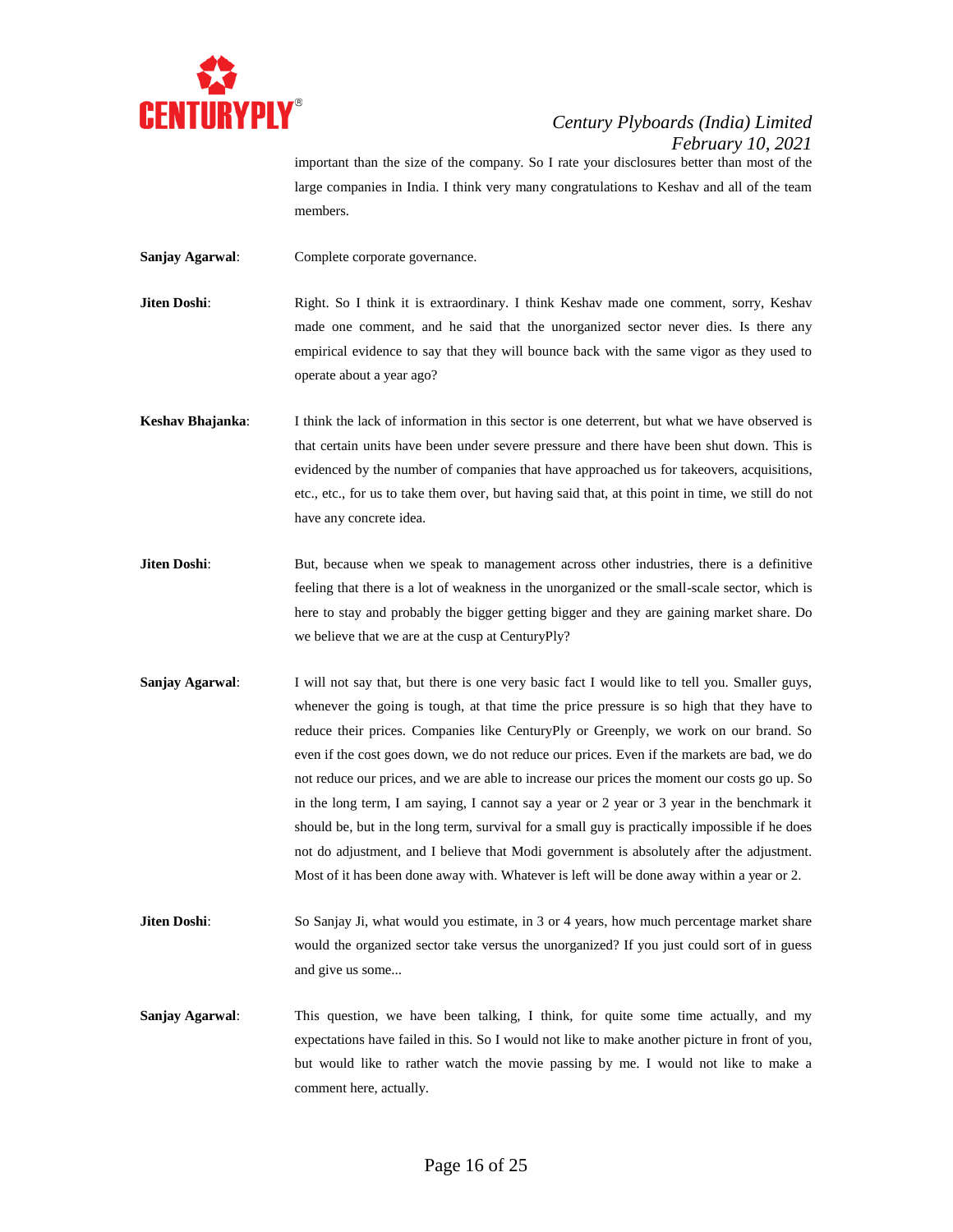

**Jiten Doshi:** One last question, Sanjay Ji, what would be the next 2 years capex? Let us put 2022 and then FY2023 because it is a long-range planning that you are doing, and I think you are at the cusp of some huge growth. So what sort of capex are we looking at? **Keshav Bhajanka**: Jiten bhai, we will be looking at about 600 Crore to 625 Crore capex in the MDF division, which is 2 new lines. One is the expansion of the Hoshiarpur plant. Second is the setting up of a stand-alone new entity in the South. Alongside is, there will be some capital additions in Plywood and Laminate, but that will be more towards balancing equipment. I think that will not be in excess of 50 Crores to maybe 70 Crores over the course of 2 years. **Jiten Doshi:** Okay. So next 2 years, you will be doing about 700 Crores to 750 Crores at best case in terms of your capex? **Keshav Bhajanka**: Yes. **Jiten Doshi**: And that should all happen from internal accruals, hopefully? **Keshav Bhajanka**: Yes. **Jiten Doshi**: Keep up the good work. Congratulations, and I am always very happy to have association with a company like CenturyPly. Thank you so much. **Moderator:** Thank you. The next question is from the line of V. Samala from Tata Asset Management. Please go ahead. **Venkat Samala**: Congratulations on a very good set of numbers. My first question is with respect to particle board. Sir, what we are seeing is that from at least the OEM segment, we are seeing a fair share of good demand coming for the MDF. So why is then a divergence there between the performance of MDF and particle board? **Sanjay Agarwal:** See, particle board was not getting imported into India at all, and a lot of MDF was getting imported on all the ports, whether Eastern, Western or Southern port, including even North India was also getting some material. So that is why you see more demand gearing up into MDF and not so much into particle board, but whatever little extra demand into particle board we are seeing that source that the overall the total market of these OEMs and the projected total is growing. Otherwise, that would not have come. So basically, this demand of particle board is showing me a very long-term gain. MDF, maybe because of the market and because of the import. Particle board is telling me, no, this demand is going to rise.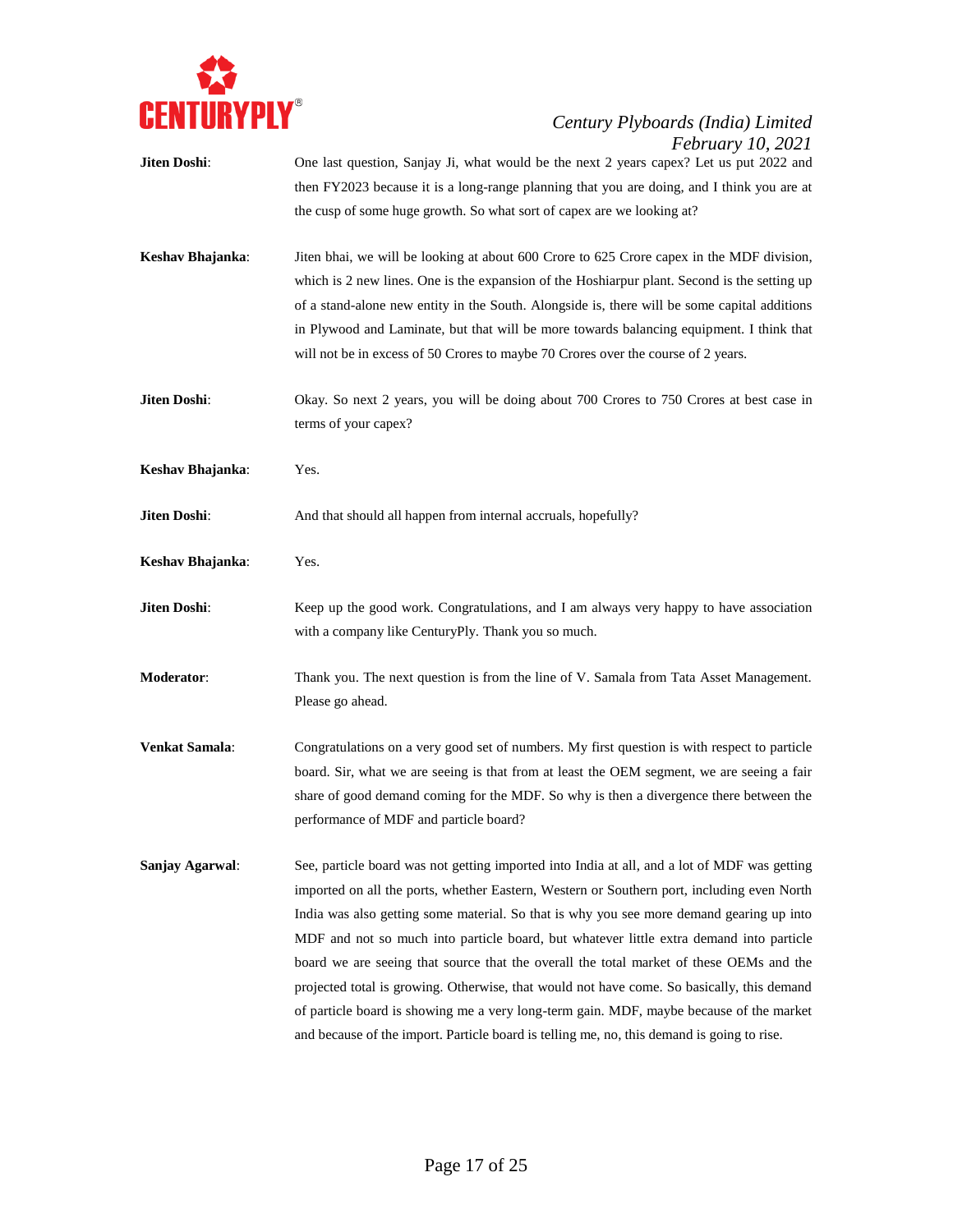

**Venkat Samala:** Right, right. So Sir, then, I mean, if I just look at the Y-o-Y growth between both the segments, so MDF is greater than 20% and particle board is low single digit. So then there seems to be a substantial...

**Sanjay Agarwal:** How will there be growth if I do not have the capacity?

- **Venkat Samala:** Okay. Okay. So then you are running...
- **Sanjay Agarwal:** So we do not have the capacity. What we have done, we have invested some money and we have increased the capacity by compensating some machinery. From 180 cubic meter, now we will be, from this quarter, which may not be whole of this quarter also actually, but we have gone up from 180 to 250 cubic meter per day. That is all, and we are not investing much into particle board because particle board, again, it is a very cheap product, and very many, many small manufacturers are coming up across the country. To keep competing with them will be a little difficult, and whereas in MDF, actually, you have to invest into hundreds of Crore where small-scale manufacturers will not be able to come in, you see. That is why we are building up our brands also into MDF now that our Century premium MDF is becoming a brand by itself, actually.
- **Venkat Samala**: Right, right, right. Sure. Sure. So moving forward, also in terms of capital that you would be employing, particle board would be figuring lower in the pecking order, right, in that case?
- **Sanjay Agarwal:** Right now, actually, it is not there at all. We are not investing anything more into particle board. We are investing only into MDF and plywood.
- **Venkat Samala:** Right, right, and plywood, what would be the investment, Sir?
- **Sanjay Agarwal**: And, of course, Laminate.
- **Venkat Samala:** Sir, Plywood what would be the investment, I mean, that you will be planning in the next 2 years or so?
- **Sanjay Agarwal:** Plywood in the next 2 years, just now, I think, Keshav spoke about it, about 50 Crores to 70 Crores in the total planning.
- **Venkat Samala**: Okay, okay, okay. Right, right, and that will be largely maintenance capex only, I would assume?
- **Sanjay Agarwal**: That would largely?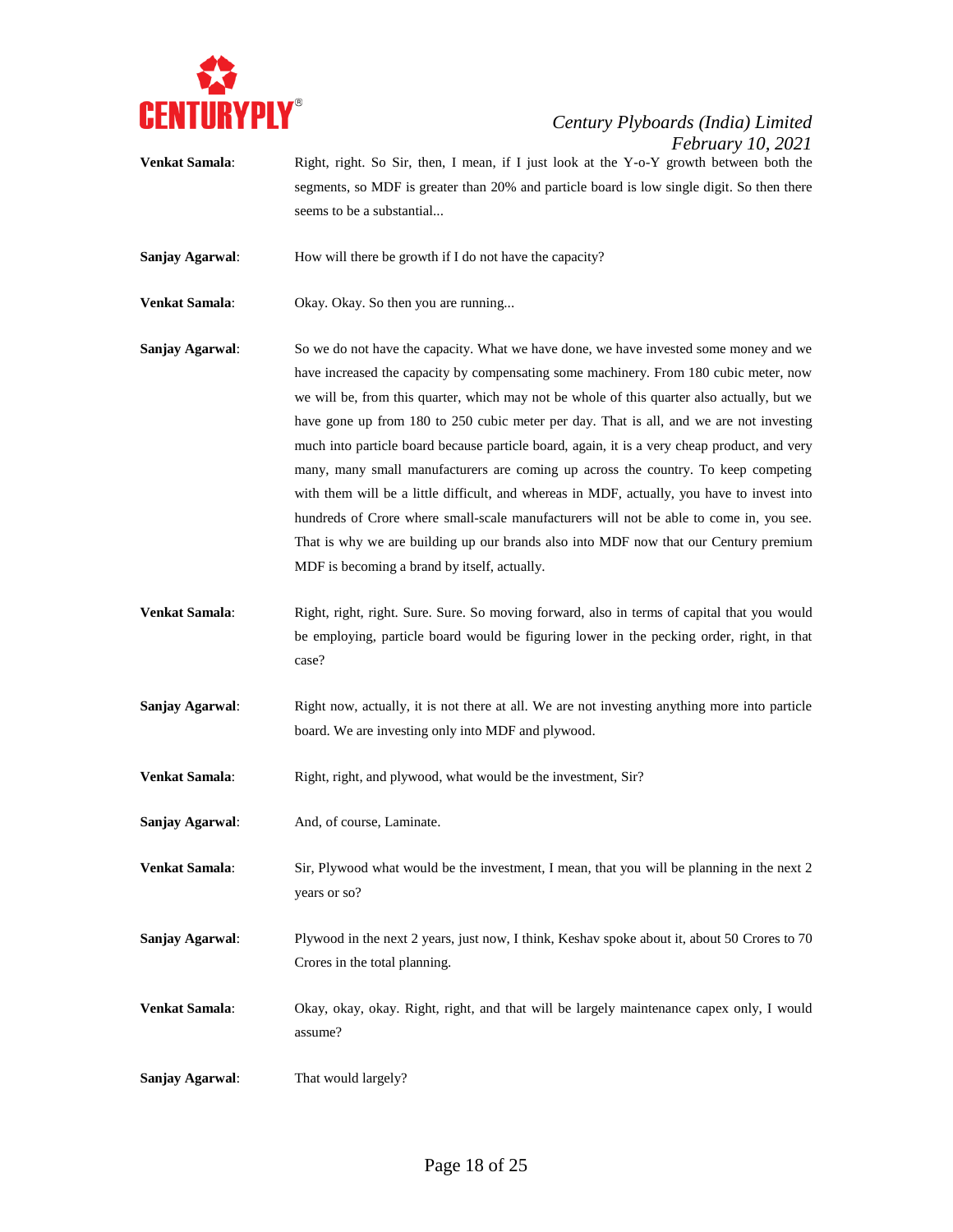

**Venkat Samala**: Maintenance capex and efficiency improvement?

- **Sanjay Agarwal:** Not only maintenance capex. Actually, we will be compensating some machineries, and we will be increasing our capacity also depending upon the plant profitability. So we were actually having this discussion a few days back only, and of course, this has not been even formalized till now, but yes, this is what we are going to do. These are the machines we are going to buy, but that is what plan we have made.
- **Venkat Samala**: Right. Sure, sure, and with respect to MDF, you just mentioned sometime back that you have taken a price hike of around 10%. Sir, what we gather is most of, from some of the competitors that they have taken price hike of 4% to 5% and then they have mentioned that, that is large enough to mitigate the impact of RM price increase. So then are we expecting this price hike to actually be margin accretive?
- **Sanjay Agarwal**: You see, to my knowledge, very frankly, whenever we meet our buyers, we always say that our costs have gone up.
- **Venkat Samala**: Right. Sure. Sure. I understand. Right, and 1 last question. So this expansion of 200-odd Crores of Brownfield in MDF, what is the peak revenue potential which could be expected from there?
- **Sanjay Agarwal**: Close to 400 Crores.
- **Venkat Samala**: 400 Crores. Okay. Okay.
- **Sanjay Agarwal**: Close to 400 Crores.
- **Venkat Samala**: Okay. So asset turns of close to 2?
- **Sanjay Agarwal**: Yes.
- **Venkat Samala:** And that would be meaningfully higher than what you would be getting generally, right?
- **Sanjay Agarwal:** I did not get you.
- **Venkat Samala**: Sir, generally, you would be getting asset turns of close to 1.1 or 1.2, right, on a Greenfield capacity?
- **Sanjay Agarwal**: Yes.
- **Venkat Samala**: So just because it is a Brownfield...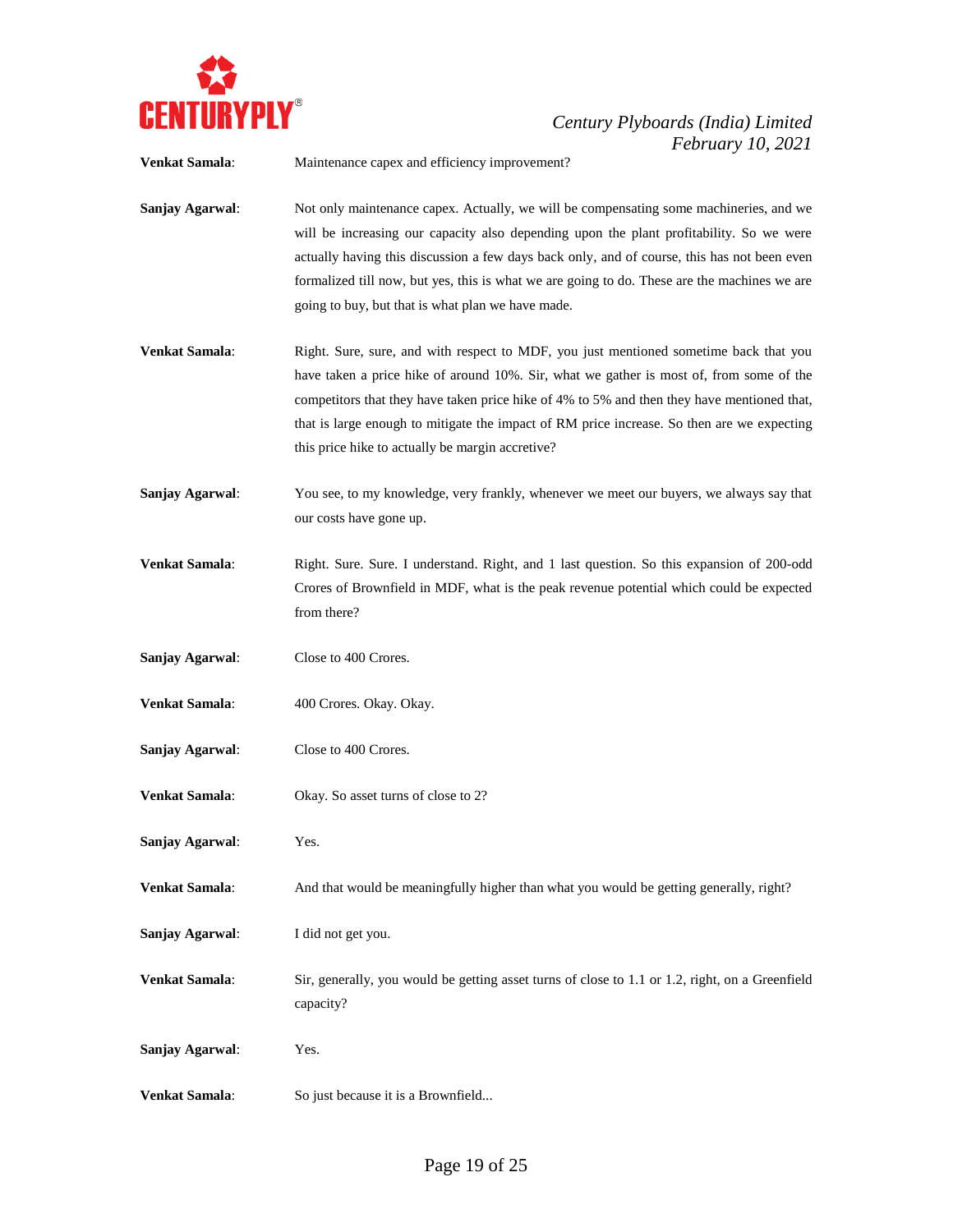

**Sanjay Agarwal**: Yes it will be higher on a Greenfield. Yes, definitely.

**Venkat Samala:** Thank you, thanks a lot. All the best for your future performance.

**Moderator**: Thank you. The next question is from the line of Abhishek Ghosh from DSP Mutual Fund. Please go ahead.

- **Abhishek Ghosh**: Sir, just a couple of questions. I am sorry, I joined in late, Sir. If it is repetitive, extremely sorry for that. The first one is that we are seeing a lot of demand for readymade furniture. That is what the thing is. So if you can just help us understand, is that also driving the overall MDF demand as per your market intelligence? And is exports of furniture also kind of picking up? If you can just help us understand these 2 things?
- **Sanjay Agarwal:** Mr. Ghosh, very frankly, in India, we do not have much data, and all of us keep talking, and we have been talking for many years is only on the feel of the market. So yes, what you have said is absolutely true that readymade furniture is gaining ground, but not really, I must say not really. I would have expected it to go berserk actually totally because any young couple today coming into the existence, getting married, getting into a new flat, it would be buying only readymade furniture, but that is not happening. Most of the people still believe in getting their furniture done as per their design, and there is one thing I always say that why not? See people staying on the Fifth Avenue in America only get to make their wardrobes to their design because it is too expensive to design and make to their choice. In India, everybody can afford it. You can get your wardrobe made as per your design because contractors are available on your Nukkad. So why not? Why to go for readymade furniture? But then yes, there will be some who take readymade furniture. There will be some who will take from plywood, but yes, the demand is increasing. Number of OEMs are also increasing. I think there is a growth of more than 15% to 20% OEMs every year, and that is the demand growth, more than 20% demand growth we are seeing in MDF every year.
- **Abhishek Ghosh:** So the whole shift of plywood to MDF, you are still seeing very gradual improvement. It is not a step jump kind of a thing. That is not happening?
- **Sanjay Agarwal:** You see, last, if you see figures of China, which we believe are very true, in the last 9 years, the plywood has grown more than MDF. In India also, I expect, in European countries, yes, plywood is only 20% of the total final consumption, but in India, I do not see more than 40% of the total market to be more than 40% for MDF and Particle board, and the whole market is growing actually. So it is not that the plywood market will shrink or anything will happen to plywood market. No. The plywood market is also growing, the overall market is also growing and the MDF and readymade furniture market will also grow.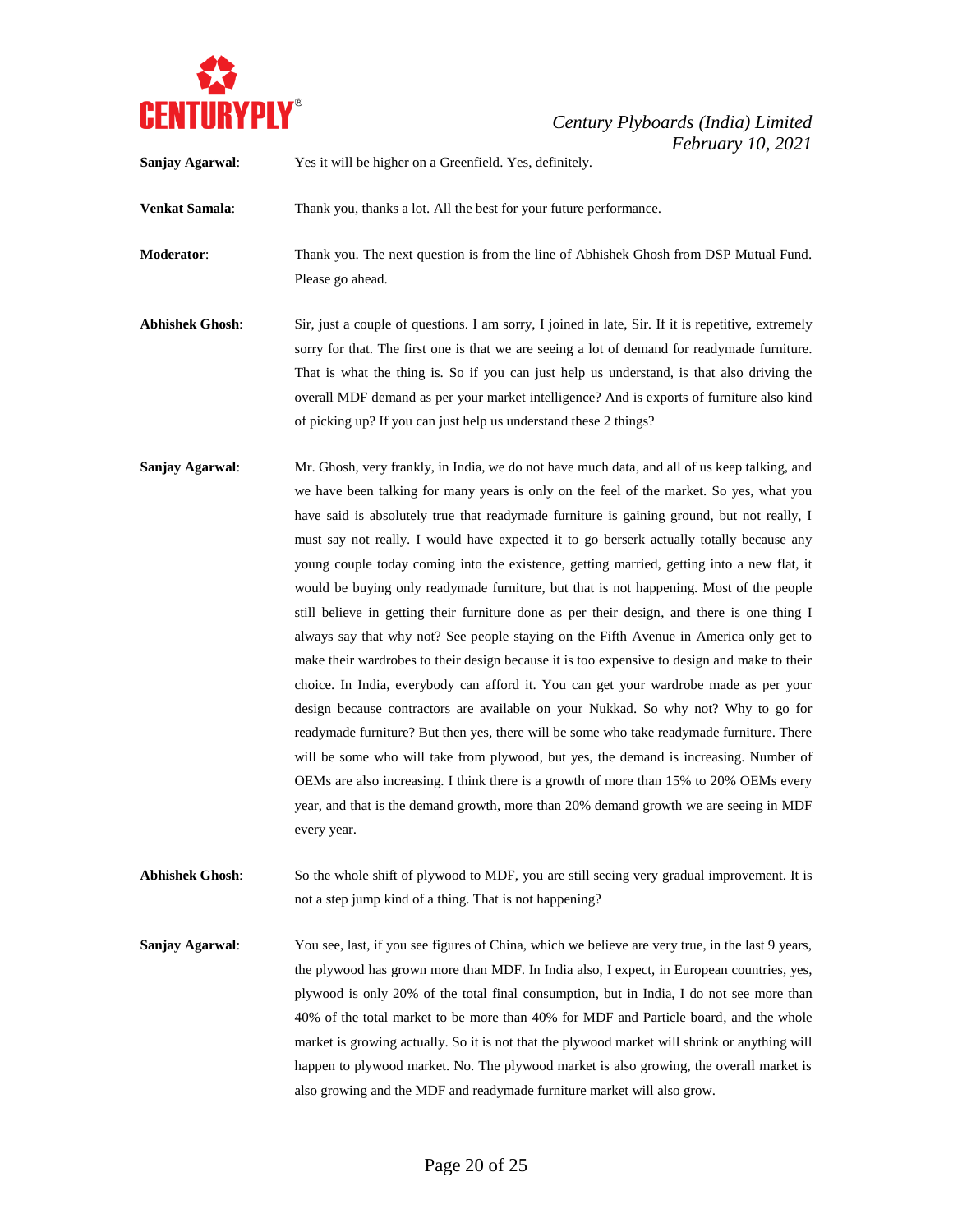

#### *Century Plyboards (India) Limited February 10, 2021* **Abhishek Ghosh**: Sir, just one more thing in terms of the dealer network expansion. So you have spoken

about a lot of how you reached out to the demand and you have increased your overall... **Moderator:** Sorry to interrupt. Mr. Ghosh, if you could speak a little louder, please? **Abhishek Ghosh**: Is it better now? **Moderator**: Yes. **Abhishek Ghosh**: Yes. So where I was coming from, Sir, you have done a great job in trying to channelize your overall marketing team, the professionals who are there at the marketplace, but is there a drive for further increase or penetration of dealer network beyond maybe top cities where the dominance of unorganized would have been higher and this is the time to increase the penetration in those markets. Is that something that you are strategizing? **Nikita Bansal**: Yes. Actually, the strategy for Sainik is to go to the 1 lakh population towns. So next year, again, we are taking a very big drive for channel expansion, and usually, we have seen that whenever we expand for Sainik, we get a growth in even our premium products because there is some sale of premium in those counters as well. **Abhishek Ghosh**: And what is that channel number today and what would be the growth? If you can just help us understand that? **Nikita Bansal**: We are planning to add another say, so we actually see channel and active channel to build this out on a quarterly basis. So we are expecting to add another 500 more channels compared to what we are today. **Abhishek Ghosh**: Thank you so much for answering my questions and wish you all the best. Thanks. **Moderator:** Thank you. The next question is from the line of Kunal Lakhan from CLSA. Please go ahead. **Kunal Lakhan**: Congratulations on good set of numbers. Sir, in your earlier comments, you mentioned that you have seen inquiries from some of these unorganized players for acquisitions or that sort of thing. I just wanted to understand our strategy in the inorganic sense? Like how are we looking at these opportunities? Firstly, how big are these opportunities? And how are we looking at these opportunities? **Keshav Bhajanka**: There are a lot of opportunities that are presently there in the market. Our first priority is how to augment our own capacity at the lowest possible capex. Because as you know, that is the lowest-hanging fruit, and that is the most profitable way to go about it. Post the same,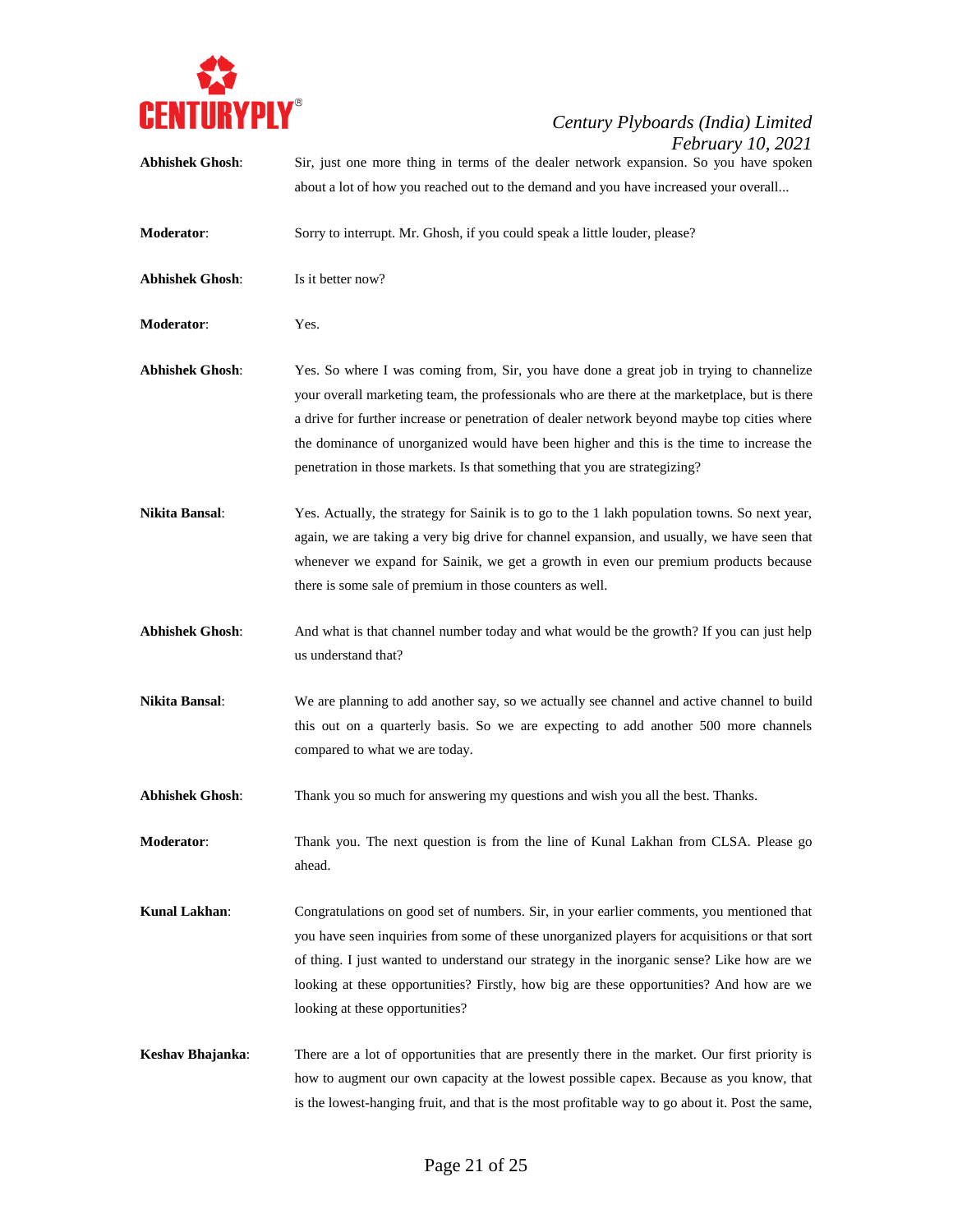

we are evaluating opportunities as and when they come, and if we find something that are really lucrative, we will get back to you on that.

- **Kunal Lakhan**: Okay. So you are trying to say that the current opportunity that are there available in the market do not make any financial sense vis-à-vis putting our own capacity first?
- **Keshav Bhajanka:** It is about our requirement versus what is being offered. Currently, we have good scope to augment our existing facility at a very low capex, just by installing some balancing equipment, and that is priority #1. Post that, we evaluate all acquisitions. At this point in time, none of the acquisition opportunities that we have seen have given us, or have been very lucrative.
- **Kunal Lakhan:** Thanks so much.

**Moderator**: Thank you. The next question is from the line of Vaibhav Kacholia from VK Capital. Please go ahead.

- **Vaibhav Kacholia**: Sir, congratulations on a fantastic set of numbers. My question was on the Greenfield capacities which we will be putting up for MDF. Will the return ratios, ROI and ROEs, on these new plants be on par with our current company level ROEs, Sir?
- **Keshav Bhajanka**: Our ROE and ROC for the new plant will be very similar to the existing plant. It will be slightly lower because we believe the realization in the South is likely to be a little lower than that in the North. That should be offset by the lower raw material cost, but I believe ROC and ROE ratio will be very similar to the existing MDF capacity.
- **Vaibhav Kacholia**: And the margins also, the 3% lower for the Brownfield, for the new Greenfield, they will be more or less on par with our current margin?
- **Keshav Bhajanka**: The margin for the Greenfield are likely to be similar to the margins for the Brownfield.
- **Vaibhav Kacholia**: Okay. So that is 3% lower than our current margins?
- **Keshav Bhajanka**: Yes. That is a conservative number, but yes.
- Vaibhav Kacholia: Right. I understand completely, and when we put the new plant, Keshav, so we will be putting like the cost maybe some 400 Crores plus working capital of another 100 Crores or something like that, right? So on that, we will be able to manage these, I think our current company level ROIs and ROEs are pretty high. So based on this 25% of margins, will we still be able to manage those kind of ROIs and ROEs?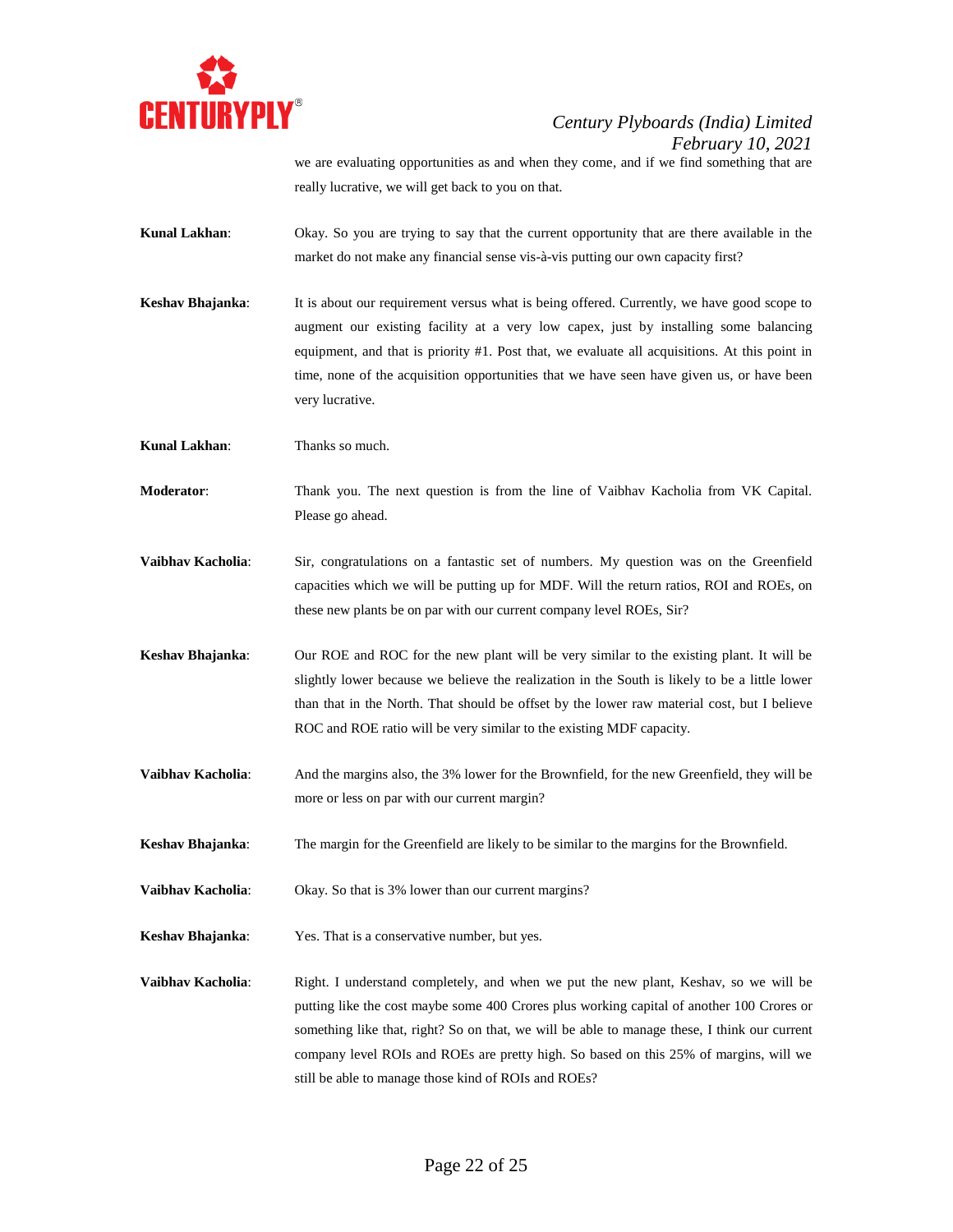

| Keshav Bhajanka:  | That is the objective.                                                                                                                                                                                                                                                                                                  |  |
|-------------------|-------------------------------------------------------------------------------------------------------------------------------------------------------------------------------------------------------------------------------------------------------------------------------------------------------------------------|--|
| Vaibhav Kacholia: | Right. So does management have to do something to augment those ROIs and ROEs?                                                                                                                                                                                                                                          |  |
| Sanjay Agarwal:   | Have not we found that in the present MDF plant?                                                                                                                                                                                                                                                                        |  |
| Vaibhav Kacholia: | Right. Okay. Got that, and my other question was on brand building. Like are we using, this<br>ViroKill also goes into the MDF things as a brand?                                                                                                                                                                       |  |
| Keshav Bhajanka:  | Yes, it does.                                                                                                                                                                                                                                                                                                           |  |
| Vaibhav Kacholia: | So MDF and the Century brand plywood. It does not go into Sainik?                                                                                                                                                                                                                                                       |  |
| Keshav Bhajanka:  | No, it does not go into Sainik. It goes into laminates, plywood, Century Club Prime and<br>MDF.                                                                                                                                                                                                                         |  |
| Vaibhav Kacholia: | Got it. Understood, and any plans to further augment our brand, like a lot of these<br>homebuilding brands have you celebrities and stuff. So any such thought processes?                                                                                                                                               |  |
| Keshav Bhajanka:  | We are a very small company. So we try to limit our expenses in whatever way possible. So<br>we are going to definitely augment the brand in a very, very big way. It might not be virtual<br>celebrity endorsements, but we have a lot of things in the pipeline, and hopefully, we will<br>show you the results wise. |  |
| Vaibhav Kacholia: | I think the management has done a fantastic job, and any more color we can give on brand<br>building and what impact that can have on our operations going forward, Keshav?                                                                                                                                             |  |
| Keshav Bhajanka:  | We are going to invest in brand very substantially over the course of the next year. Again,<br>as you know, the MD is very strict on the percentages. So we will not go about the allocated<br>percentage spend in terms of allocated to brand building.                                                                |  |
| Vaibhav Kacholia: | That is 4%?                                                                                                                                                                                                                                                                                                             |  |
| Keshav Bhajanka:  | Yes. We are coming up with a very strong campaign, and once we finalize, we will share<br>those details with you.                                                                                                                                                                                                       |  |
| Sanjay Agarwal:   | You seem to have studied it very well. You knew the percentage.                                                                                                                                                                                                                                                         |  |
| Vaibhav Kacholia: | Yes. Sir, in fact, a lot of other brands in the homebuilding space have used this brand<br>building and then they have been able to get higher pricing.                                                                                                                                                                 |  |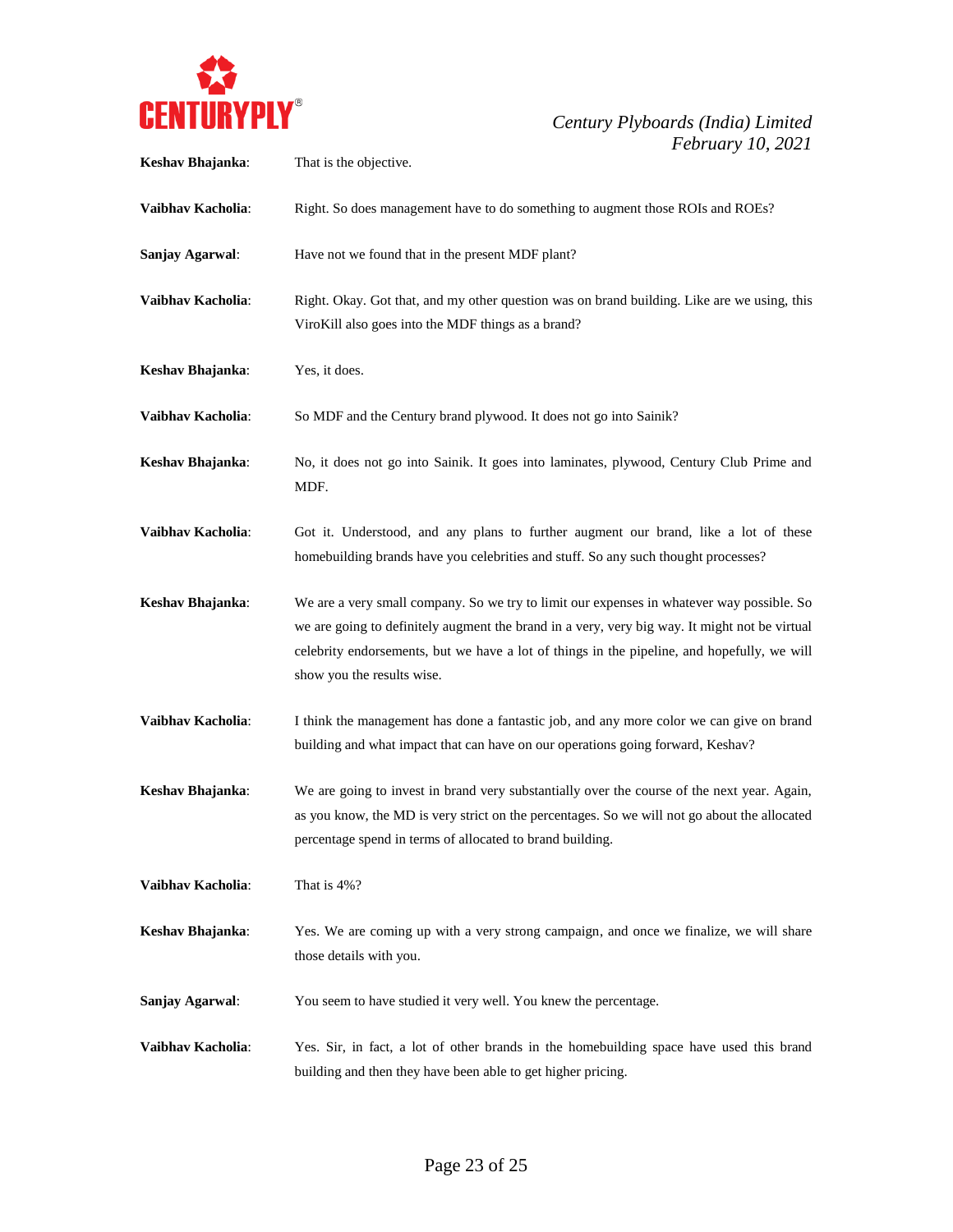

**Sanjay Agarwal**:

## *Century Plyboards (India) Limited February 10, 2021*

**Vaibhav Kacholia:** So we are also thinking on the same process, is it?

**Sanjay Agarwal**: I do not think we need to go for higher pricing, you see. Our EBITDA is good, and I do not think we need to go for higher pricing. What we need to do only is to expand our sales. Expand our market share, actually, I should say. When we can achieve that, that itself because the underlying costs, fixed costs in our companies like ours are quite high, and if we can get more market share, actually, the profitability will automatically increase by itself. I am sure Mr. Kacholia, you understood that very, very well.

**Vaibhav Kacholia**: Thank you so much Sir and my complements on fantastic operations.

**Moderator**: Thank you. The next question is from the line of Akshay Chheda from Canara Robeco. Please go ahead.

- Akshay Chheda: Congratulations on your Brownfield expansion. Sir, I just wanted to understand the capacity utilization ramp-up that would happen on your Brownfield expansion. Like when we say that the peak revenue that we expect would be around 400 Crores, so by what period when we can expect to achieve the same from the day of starting the operations, say 1 year, 2 year or so?
- **Keshav Bhajanka**: You see, we have already demonstrated the ability to ramp-up rapidly in the case of MDF. All I will say is that we will be achieving capacity utilization in the Brownfield far faster than we did in the Greenfield.

**Akshay Chheda**: Thank you Sir.

**Moderator**: Thank you. The next question is from the line of Karan Bhatelia from Asian Market Securities. Please go ahead.

**Karan Bhatelia**: Sir, how has January shaped up for us across categories? Because we believe till November, December, we were seeing high pent-up demand. So if you can throw some numbers on January?

- **Sanjay Agarwal:** I do not even know whether I can speak about January. I do not even know that, actually.
- **Keshav Bhajanka**: January was good. I think we can leave it at that.
- **Karan Bhatelia**: That is it from my end.